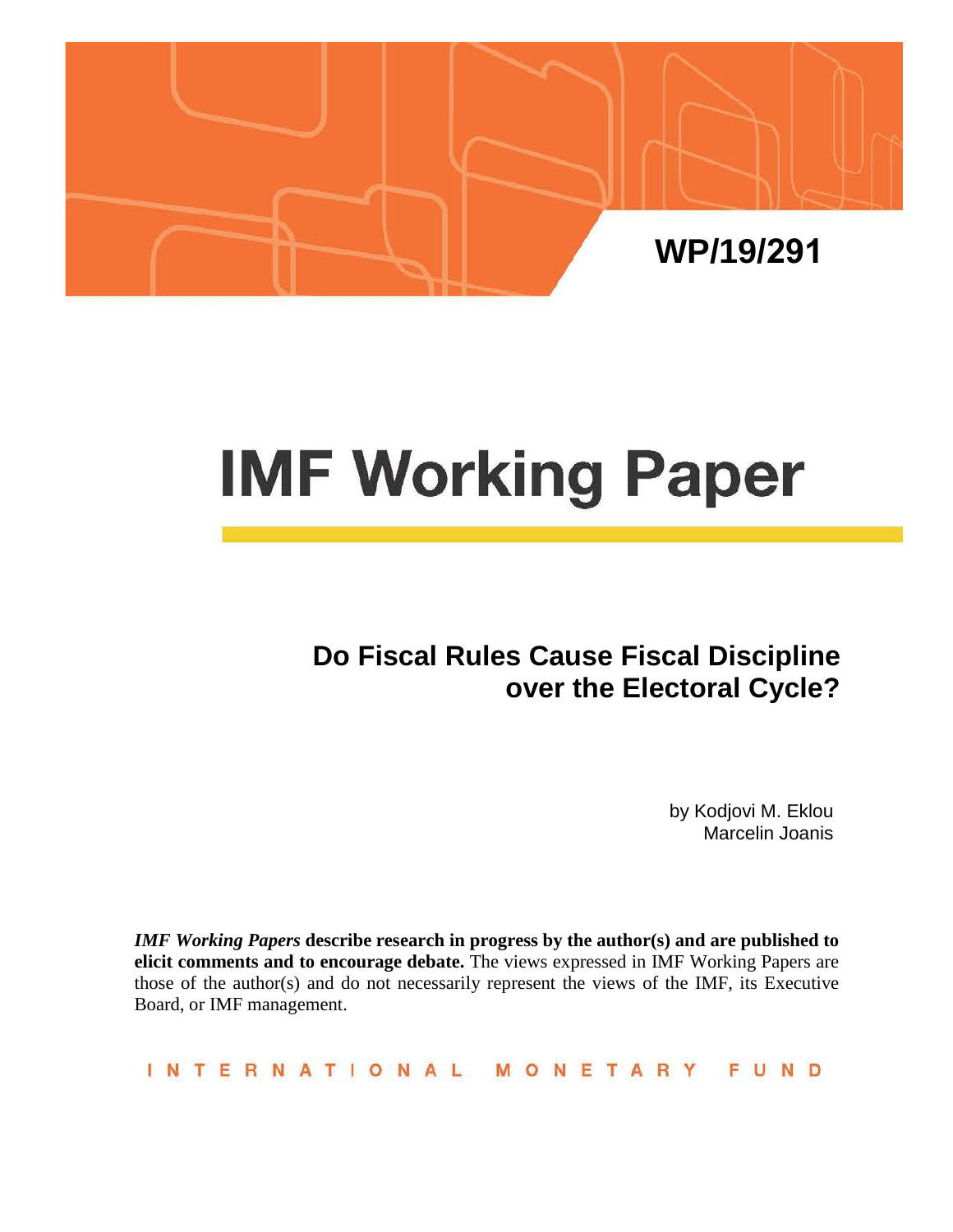#### **IMF Working Paper**

#### European Department

### **Do Fiscal Rules Cause Fiscal Discipline Over the Electoral Cycle?[\\*](#page-1-0) Prepared by Kodjovi M. Eklou, and Marcelin Joanis**

Authorized for distribution by Rachel van Elkan

December 2019

*IMF Working Papers* **describe research in progress by the author(s) and are published to elicit comments and to encourage debate.** The views expressed in IMF Working Papers are those of the author(s) and do not necessarily represent the views of the IMF, its Executive Board, or IMF management.

#### **Abstract**

This paper estimates the causal effect of fiscal rules on political budget cycles in a sample of 67 developing countries over the period 1985–2007. We exploit the geographical pattern in the adoption of fiscal rules to isolate an exogenous source of variation in the adoption of national fiscal rules. Based on a diffusion argument, we use the number of other countries in a given subregion that have fiscal rules in place to predict the probability of having them at the country level. We find that in election years with fiscal rules in place, public consumption is reduced by 1.6 percentage point of GDP as compared to election years without these rules. This impact is equivalent to a reduction by a third of the volatility of public consumption in our sample. Furthermore, the effectiveness of these rules depends on their type, their institutional design, whether they have been in place for a long time and finally on the degree of competitiveness of elections.

JEL Classification Numbers: D72; E62; H5; O11.

Keywords: Fiscal Rules; Fiscal Discipline; Election; Political Budget Cycles; Developing Countries.

Author's E-Mail Address: [KEklou@imf.org;](mailto:KEklou@imf.org) [Marcelin.joanis@polymtl.ca](mailto:Marcelin.joanis@polymtl.ca)

<span id="page-1-0"></span><sup>\*</sup> We thank Etienne Farvaque, Martino Pelli, Antonio Afonso, seminar/conference participants at NIPFP (New Delhi), Universite´ de Lille, IIPF (Tokyo), CEA (Montr´eal) and SCSE (Ottawa) for their comments. The views expressed in this paper do not necessarily represent the views of the IMF, its Executive Board, or IMF management.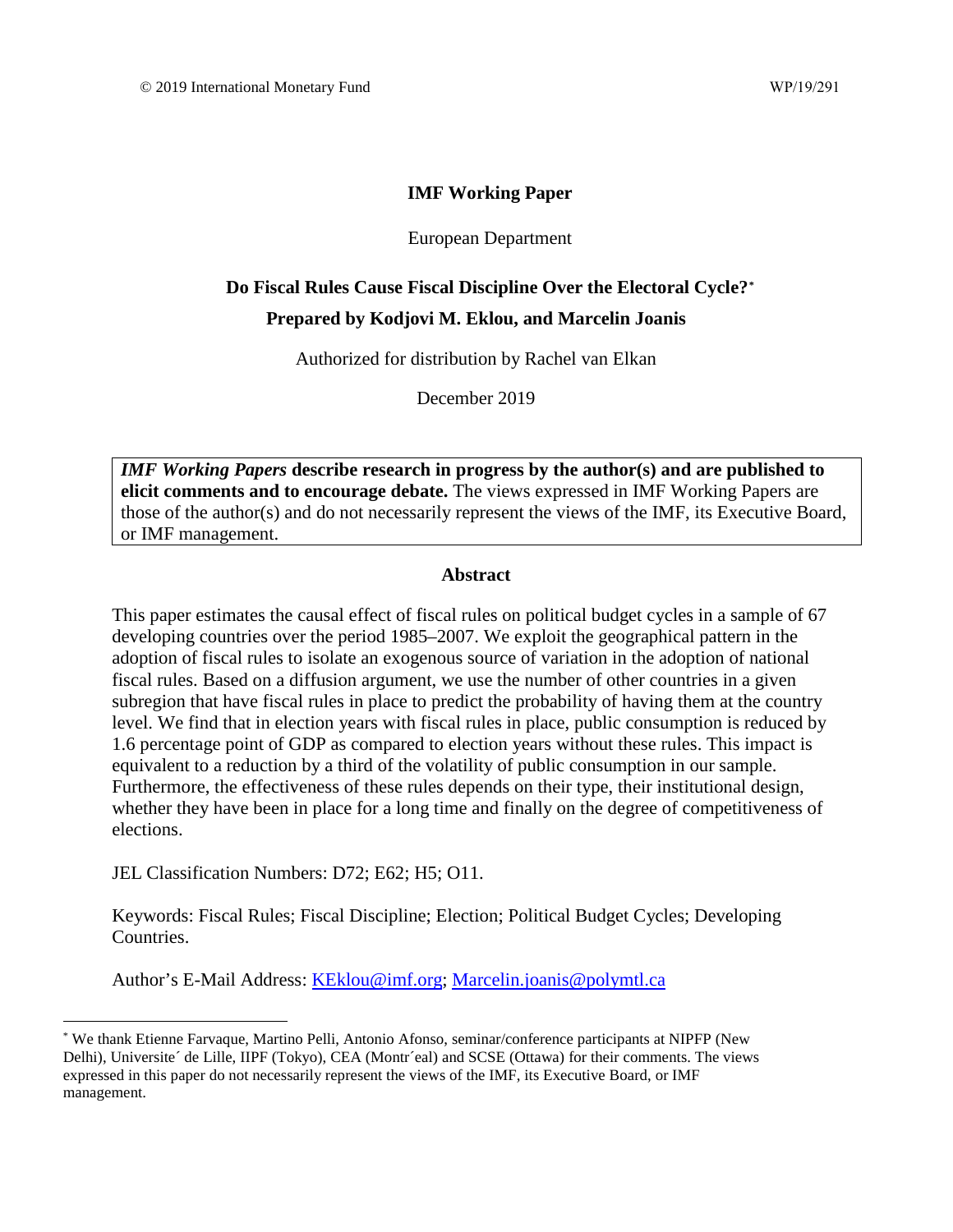# Do fiscal rules cause fiscal discipline over the electoral cycle? Evidence from developing countries<sup>∗</sup>

Kodjovi M. Eklou<sup>a</sup>, Marcelin Joanis<sup>b</sup>

a<br>International Monetary Fund, E-mail: KEklou@imf.org

<sup>b</sup>Polytechnique Montréal and CIRANO. C.P. 6079, succ. Centre-ville, Montréal, H3C 3A7, Québec-Canada, E-mail: marcelin.joanis@polymtl.ca ; Phone: +1 (514) 340-4711 poste 3356.

#### September, 2019

#### Abstract

This paper estimates the causal effect of fiscal rules on political budget cycles in a sample of 67 developing countries over the period 1985-2007. We exploit the geographical pattern in the adoption of fiscal rules to isolate an exogenous source of variation in the adoption of national fiscal rules. Based on a diffusion argument, we use the number of other countries in a given subregion that have fiscal rules in place to predict the probability of having them at the country level. We find that in election years with fiscal rules in place, public consumption is reduced by 1.65% point of GDP as compared to election years without these rules. This impact is equivalent to a reduction by a third of the volatility of public consumption in our sample. Furthermore, the effectiveness of these rules depends on their type, their institutional design, whether they have been in place for a long time and finally on the degree of competitiveness of elections.

Keywords: fiscal rules, fiscal discipline, election, political budget cycles, developing countries.

JEL Classification: D72; E62; H5; O11.

<sup>∗</sup>We thank Etienne Farvaque, Martino Pelli, Antonio Afonso, seminar/conference participants at NIPFP (New Delhi), Université de Lille, IIPF (Tokyo), CEA (Montréal) and SCSE (Ottawa) for their comments. The views expressed in this paper do not necessarily represent the views of the IMF, its Executive Board, or IMF management.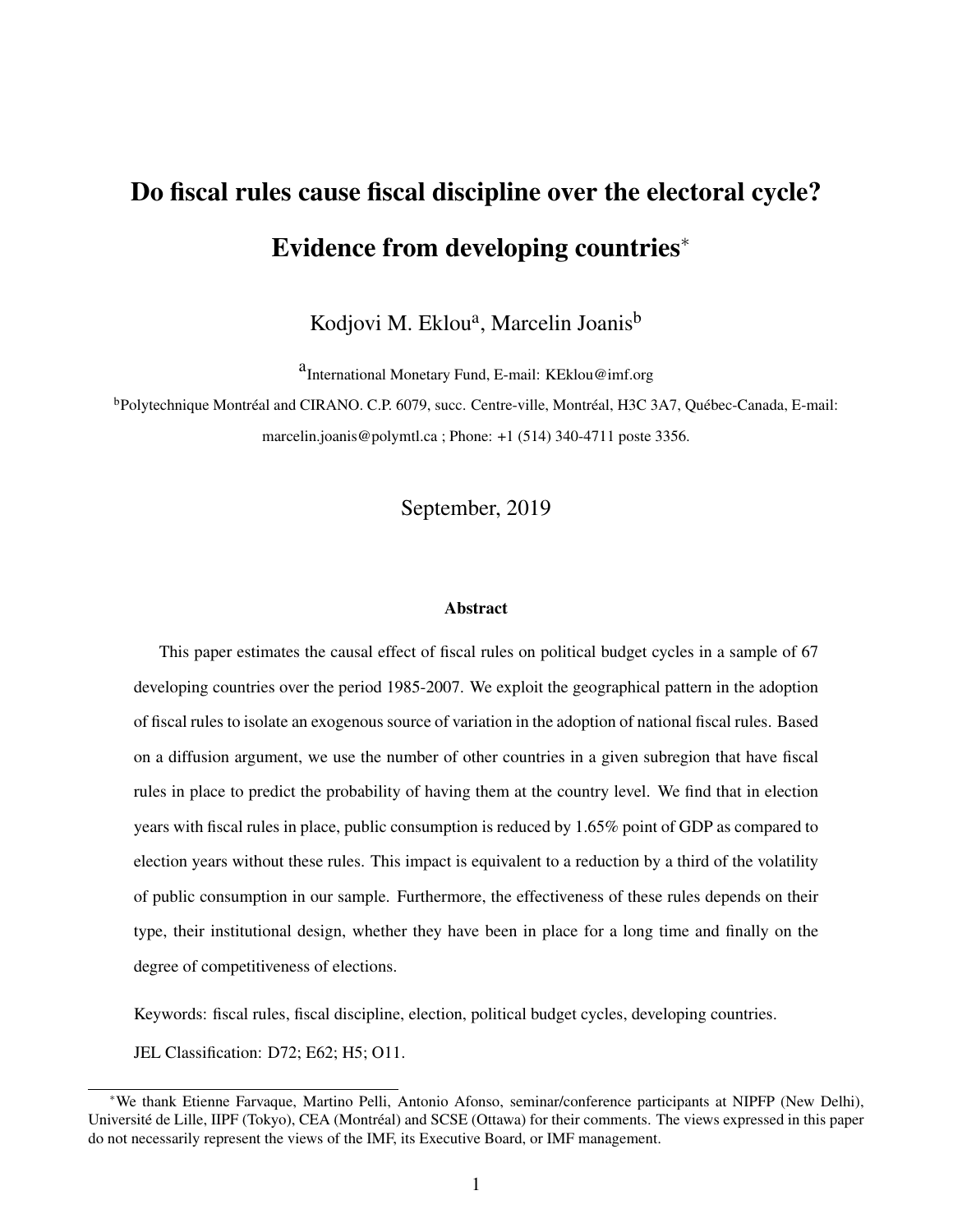# **Contents**

|              |                   | <b>Introduction</b>                                                                           | 3  |
|--------------|-------------------|-----------------------------------------------------------------------------------------------|----|
| $\mathbf 1$  |                   | Data and empirical methodology                                                                | 6  |
|              | 1.1               |                                                                                               | 6  |
|              | 1.2               |                                                                                               | 9  |
| $\mathbf{2}$ |                   | <b>Results</b>                                                                                | 12 |
|              | 2.1               |                                                                                               | 12 |
|              | 2.2               | The design of fiscal rules, the experience with rules and the cycle $\dots \dots \dots \dots$ | 15 |
| 3            |                   | Robustness: testing for overidentifying restrictions                                          | 17 |
|              | <b>Conclusion</b> |                                                                                               | 18 |
|              | Appendix          |                                                                                               | 32 |

# List of Tables

| $\overline{1}$  |                                                                                                                        |  |
|-----------------|------------------------------------------------------------------------------------------------------------------------|--|
| 2               |                                                                                                                        |  |
| 3               |                                                                                                                        |  |
| $\overline{4}$  |                                                                                                                        |  |
| 5 <sup>5</sup>  |                                                                                                                        |  |
| 6               | The long term impact of fiscal rules $\ldots \ldots \ldots \ldots \ldots \ldots \ldots \ldots \ldots \ldots \ldots$ 30 |  |
| $7\phantom{.0}$ |                                                                                                                        |  |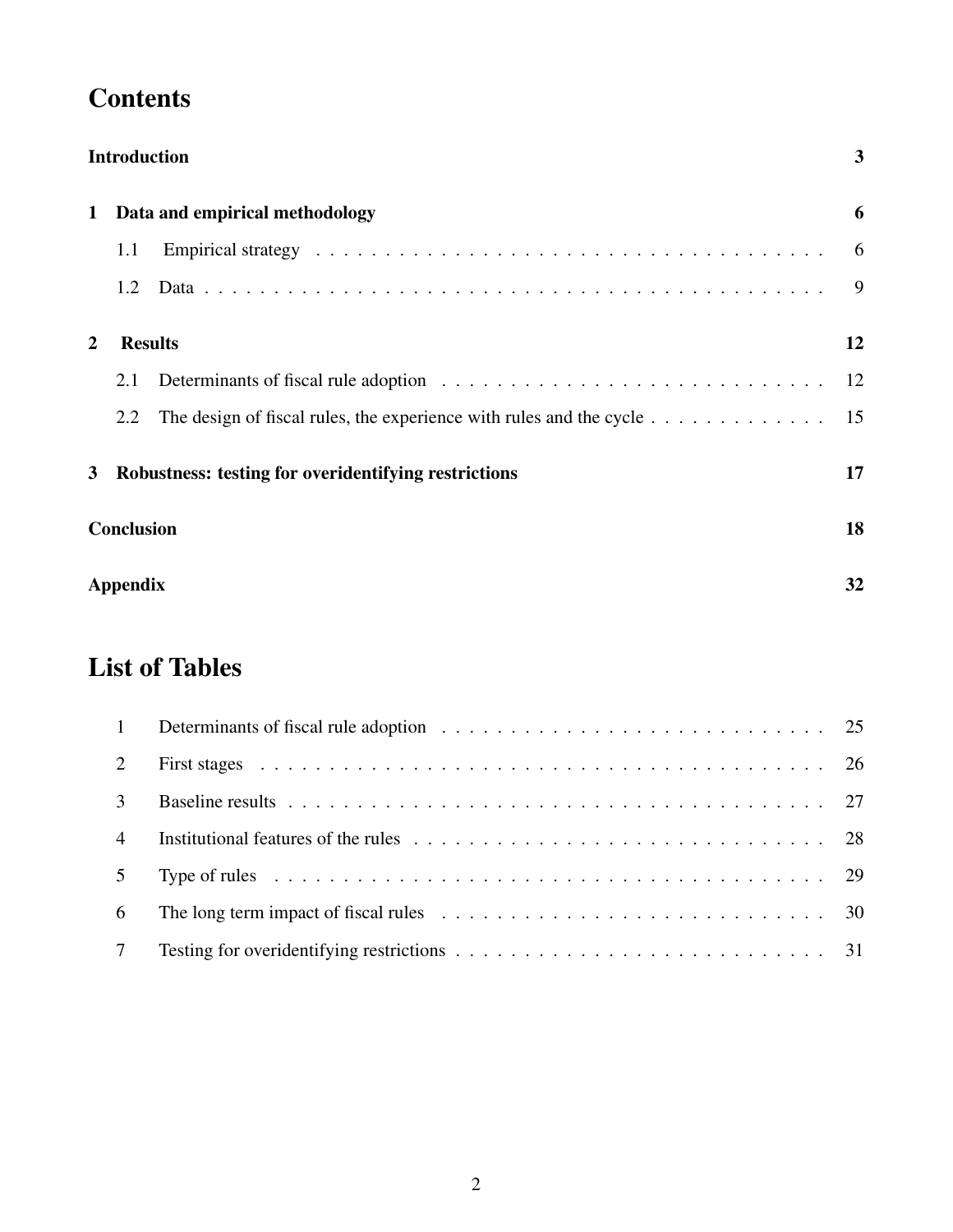# <span id="page-4-0"></span>Introduction

In order to increase their chances of reelection, politicians are known to undertake fiscal manipulations, especially in election years (Rogoff, 1990). These fiscal manipulations typically take the form of increased public expenditures, and will often lead to fiscal indiscipline and macroeconomic volatility. Therefore, an important policy issue is how to curb such politically motivated public spending. Many countries, both developed and developing, have adopted fiscal rules in recent decades as an attempt to enforce fiscal discipline.

The idea that fiscal rules might tame the political budget cycle has garnered theoretical support. In an extension of Rogoff and Sibert (1998)'s theoretical framework, Rose (2006) shows that a binding (balanced budget) rule eliminates the political budget cycle. It does so by preventing an incumbent from running a deficit and thus rendering all elements of fiscal policy (public spending and tax) contemporaneously visible to the voter. Voters can infer the competence of the incumbent, who no longer derives an electoral advantage from fiscal policy manipulation as a signaling tool. A growing empirical literature has demonstrated the effectiveness of these institutional constraints on fiscal policy in various developed country contexts (Rose, 2006; Krogstrup and Wälti, 2008; Grembi et al., 2016). Yet, the findings in developed countries may not be a good benchmark for developing countries because of the potential weakness in the enforcement capacity of the latter.

In this paper, we employ a cross-country panel dataset in order to test whether fiscal rules adopted in developing countries have been effective in constraining political budget cycles. The dataset covers 67 developing countries over the period 1985-2007 in order to focus on fiscal rules adopted prior to the financial crisis and the fiscal distress that followed. Our dependent variable is the general government's final consumption expenditure as a share of GDP. A good proxy for discretionary fiscal policy (Fatás and Mihov, 2003). In developing countries, the main instrument of expansionary fiscal policies around elections has indeed been shown to be increasing public expenditures (Schuknecht, 2000; Block, 2002).

The empirical strategy relies on an original two-step instrumental variable approach to investigate the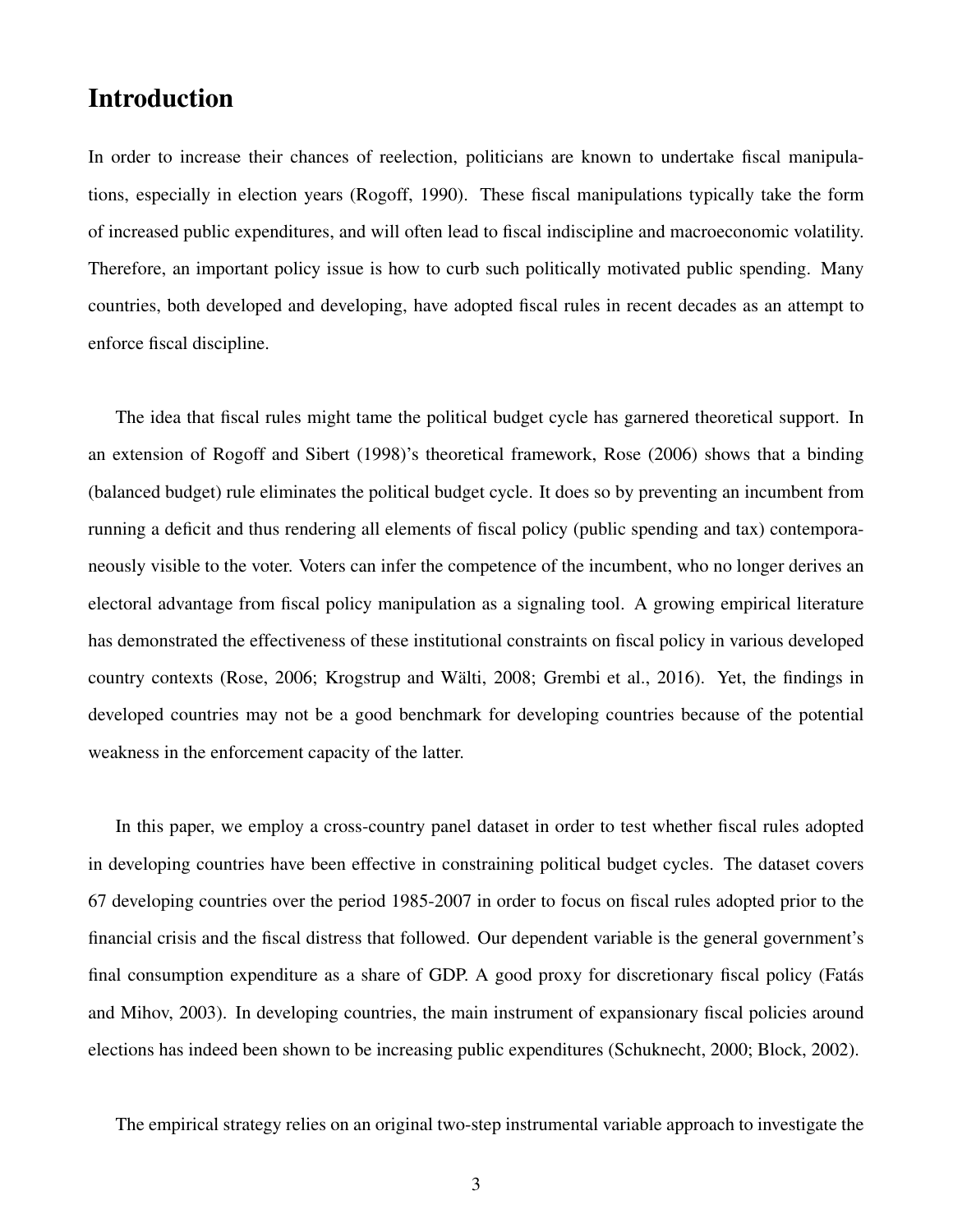causal effect of fiscal rules, as the endogeneity of fiscal rules is a serious issue that cannot be avoided. The identification of the causal effect of fiscal rules is challenging for two main reasons: a reverse causality problem (the fiscal stance can determine the adoption of fiscal rules) and an omitted variable bias (voter preference for fiscal discipline can determine both the adoption of fiscal rules and budgetary outcomes). In this paper, we address both issues. To address the potential of reverse causality, we exploit the geographical distribution of countries that have fiscal rules in place to instrument for national fiscal rules. As geographical proximity is known to be a powerful channel of diffusion of policy reforms (Brueckner, 2003; Pitlik, 2007), the probability that a country has fiscal rules in place is likely to increase with the number of neighboring countries that have implemented similar policies. We thus use the number of neighboring countries that have fiscal rules in a given subregion to predict the probability of adopting national fiscal rules. We then use the predicted probability as an instrument. We argue that the geographical pattern in the adoption of fiscal rules offers a unique source of causal inference. The subregional popularity of fiscal rules should affect fiscal policy decisions at a country level only through this country's choice of having fiscal rules. Caselli and Reynaud (2019) use a similar identification strategy where they instrument domestic fiscal rules with the number of countries with common borders having fiscal rules.<sup>[1](#page-5-0)</sup> We provide several arguments supporting the validity of the exclusion restriction. Furthermore, to address the second endogeneity issue (omitted variable bias), we exploit the panel structure of the dataset to account for unobserved preferences by including country fixed effects and country-specific linear trends in all specifications.

Our empirical evidence in a sample of 67 developing countries over the period 1985-2007, shows that fiscal rules cause fiscal discipline over the electoral cycle.[2](#page-5-1) More specifically, in election years with fiscal rules in place, public consumption is reduced by 1.65% point of GDP as compared to election years without these rules. Furthermore, the effectiveness of these rules depends on their type, their insti-

<span id="page-5-0"></span><sup>&</sup>lt;sup>1</sup>While our approach is similar to Caselli and Reynaud (2019), this identification strategy was previously developed in chapter 2 of Eklou (2018). Further, Caselli and Reynaud (2019) estimate the impact of fiscal rules on fiscal balance in a sample of 142 countries while our focus is on discretionary fiscal policy in the context of developing countries over the electoral cycle.

<span id="page-5-1"></span><sup>&</sup>lt;sup>2</sup>While poorly designed rules can limit the ability to use discretionary fiscal policy during downturns, the issue of a tradeoff between flexibility and stringency is beyond the scope of this paper. Our focus is on the effectivenesss of fiscal rules in curbing politically motivated public spending.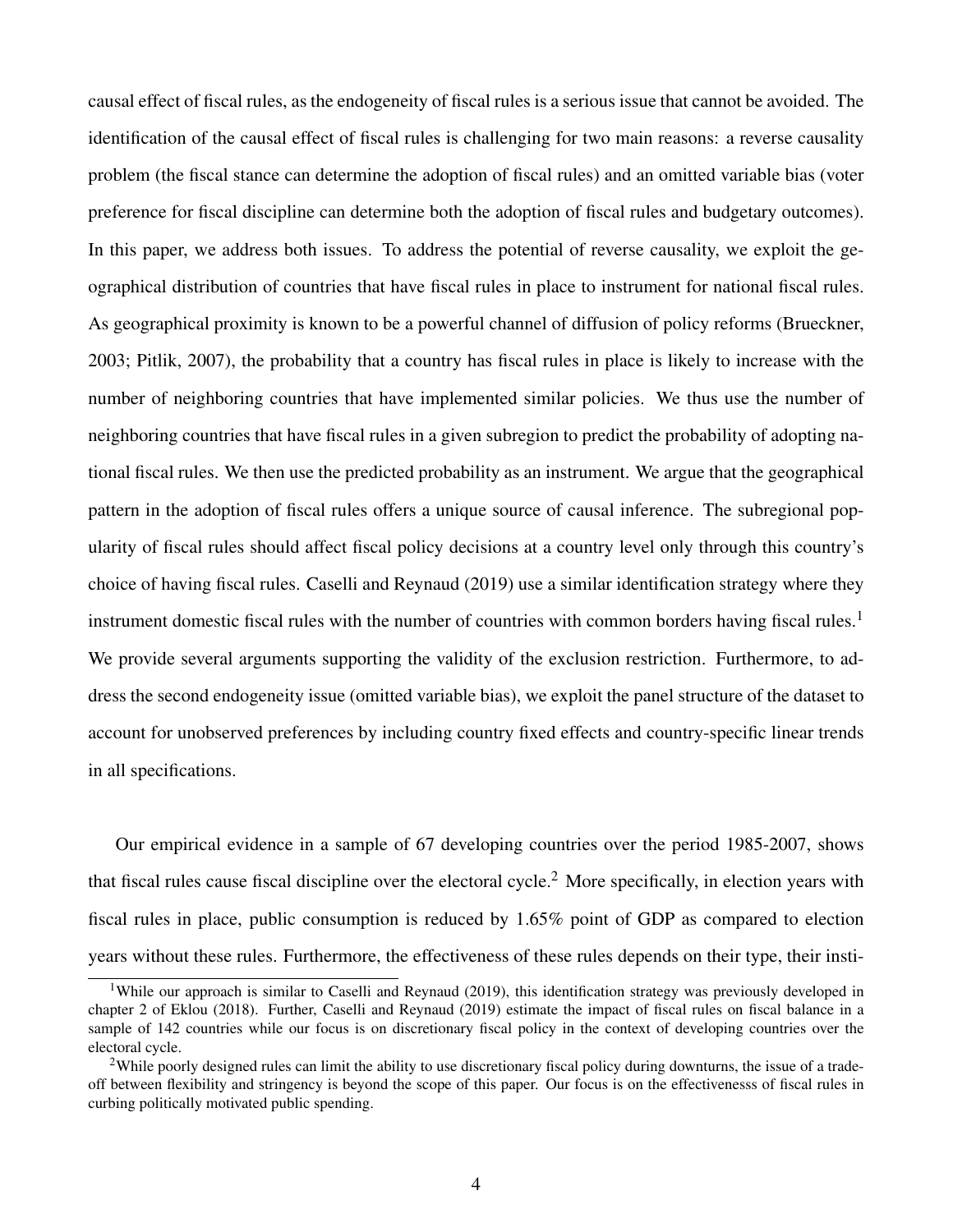tutional design and whether they have been in place for a long time. In particular, expenditure rules, rules covering the general government and rules characterized by a monitoring body outside the government dampen political budget cycles in government consumption. These results are novel in showing that both the level of government targeted by the rules and the monitoring of the compliance with these rules do matter for the political budget cycle. Also, following the literature, we explore the effect in democracies and find that this discipline effect is particularly strong during competitive elections.

This paper is closely related to a relatively limited literature on the effect of fiscal rules on political budget cycles. Rose (2006) finds that in American states, stringent balanced budget rules limit the ability of the incumbents to manipulate fiscal policy for electoral purpose. Most recent studies take into account one of the endogeneity issues mentioned above, i.e. the omitted variable bias. For instance, Krogstrup and Wälti (2008) control for fiscal preferences in the case of Swiss sub-federal jurisdictions. Grembi et al. (2016) use a quasi-experimental design to estimate the impact of fiscal rules in Italian municipalities, exploiting the imposition of fiscal rules on municipal governments in 1999 that was later relaxed for municipalities below 5000 inhabitants.

While that literature is mostly focused on developed countries, we are aware of a couple of excep-tions.<sup>[3](#page-6-0)</sup> Ebeke and Olcer (2013) investigate the effect of fiscal rules on the political budget cycle in low income countries. However, as they acknowledge, their analysis is focused on a sample of low income countries with only 4 countries that have fiscal rules in place raising concerns about the reliabilty of the statistical inference. Our sample includes all developing countries (including low income countries) and we have a larger sample of countries with fiscal rules. In addition, Ebeke and Ölcer  $(2013)$  do not address the endogeneity of fiscal rules as we do in this paper. Another exception is Tapsoba (2012), who employs a matching approach (that is different from our instrumental variable strategies) to deal with the self selection problem in investigating the effects of fiscal rules on fiscal outcomes. The self selection problem can be viewed as an omitted variable bias problem that an intrumental variable strategy should address. This matching approach consists in pairing countries that have fiscal rules with countries that do not have them based on similar observables variables, and cannot unfortunately address the selection

<span id="page-6-0"></span> $3$ See for instance Bonfatti and Forni(2019).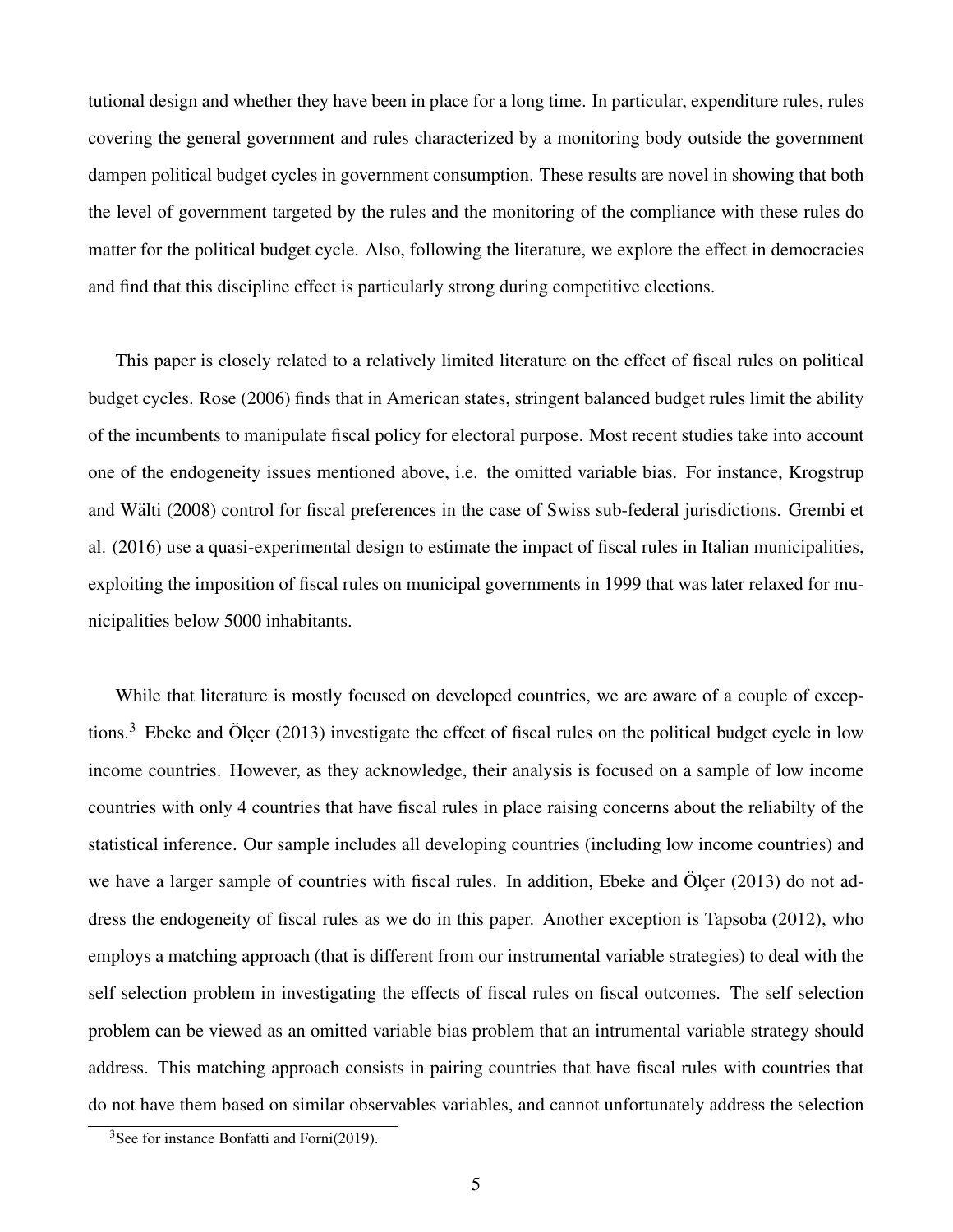based on unobservables.

The paper is also related to a literature emphasizing the role of institutions in constraining the discretion of fiscal policy. For instance, Shi and Svensson (2006) show that the institutional environment may change politicians' incentives. Also, Fatas and Mihov (2006) find that fiscal rules reduce the discre- ´ tionary use of fiscal policy (in the United States). In this vein, Schuknecht (2000) argues that intitutional mechanisms designed to constrain discretionary public spending may help prevent opportunistic policies around elections in developing countries. Finally, Kopits and Symansky (1998) stress that "the most powerful argument for fiscal rules centers on their political economy aspects."

The remainder of the paper is organized as follows. Section 1 presents the empirical methodology and the data employed to test the effect of fiscal rules on political budget cycles in developing countries, Section 2 reports the results and Section 3 uses an augmented empirical approach allowing us to test for overidentifying restrictions. Finally, we conclude.

#### <span id="page-7-0"></span>1 Data and empirical methodology

#### <span id="page-7-1"></span>1.1 Empirical strategy

Consider the following specification to test the effect of fiscal rules on political budget cycles:

$$
Y_{it} = \beta_1 \text{elec}_{it} + \beta_2 \text{elec}_{it} \times FR_{it} + \beta_3 FR_{it} + \beta_4 X_{it} + \alpha_i + \text{trend}_i + \varepsilon_{it},\tag{1}
$$

where  $Y_{it}$  is the general government consumption in percentage of GDP, *i* and *t* denote country and year respectively. *elec* is the election index developed by Franzese (2000) that captures the exact moment when an election is held and *FR* is the fiscal rule dummy variable indicating if, in a specific year, there is a fiscal rule in place. *X* is a set of control variables and  $\alpha_i$  is a fixed effect that controls for any countryspecific constant characteristic. Finally, trend<sub>*i*</sub> is a country-specific trend and  $\varepsilon_{it}$  is an error term.

 $\beta_1$  and  $\beta_2$  are the main coefficients of interest. They capture, respectively, the effect of the political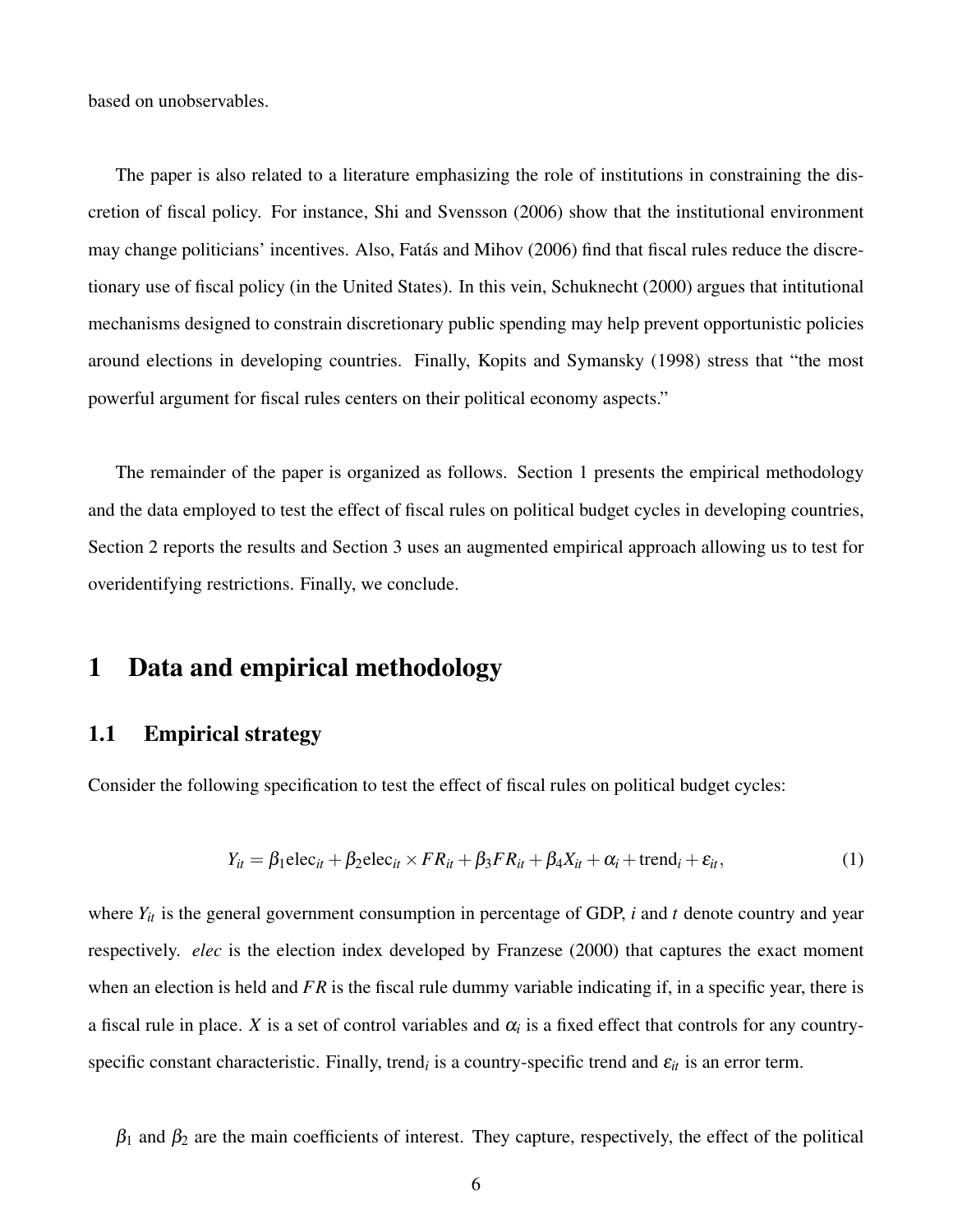budget cycle and the effect of fiscal rules on the political budget cycle in public consumption. The hypothesis tested implies that  $\beta_1 > 0$  and  $\beta_2 < 0$ , meaning that the presence of fiscal rules may dampen the pressure on public consumption in election years, following Rose (2006).

As outlined in the introduction, we address two main threats to the identification of the causal effect of fiscal rules in this paper. First, the adoption of fiscal rules may simply reflect voters' preferences for fiscal discipline (Poterba, 1996). Since these preferences may also have an influence on fiscal outcomes, it is important to control for them in order to be sure to identify a causal effect of fiscal rules. Including country-specific linear trends allows us to take into account all time-varying unobserved heterogeneity. The inclusion of the country-specific trend (together with the fixed effects) may then pick up voters' pref-erences for fiscal discipline which may vary over time and are potentially unobserved within country.<sup>[4](#page-8-0)</sup>

The second potential source of bias in estimating the effect of fiscal rules on budgetary outcomes is the reverse causality issue (Ayuso-i-Casals et al., 2007; Kumar et al., 2009). Indeed, budgetary outcomes may themselves lead to the adoption of fiscal rules. In this regard, Schaechter et al. (2012) find that the fiscal distress that followed the financial crisis of 2008-2009 has led many countries to the adoption of fiscal rules. To address this second issue, we exploit the geographical pattern of the adoption of fiscal rules to instrument for the national fiscal rules at country level. We consider countries from three regions: Latin America, Subsaharan Africa and South Asia. The idea is based on an argument of regional diffusion of these rules. Specifically, the likelihood of a country adopting a fiscal rule should increase as the number of neighboring countries that have these rules in place becomes larger. Indeed geographical proximity is a powerful channel of the diffusion of policy reforms (Brueckner, 2003; Pitlik, 2007). Thus, for a given country, we use the number of neighboring countries in the region that have fiscal rules in place in a given year as an instrument.

To implement this IV strategy, we follow the approach developed by Wooldridge (2010) that allows to consistently estimate the effects of an endogenous dummy variable (that is fiscal rules in this case). In

<span id="page-8-0"></span><sup>&</sup>lt;sup>4</sup>There is evidence that voters' preferences for fiscal discipline may evolve or change over time. See for instance Brender  $(2003)$  and Krogstrup and Wälti  $(2008)$ .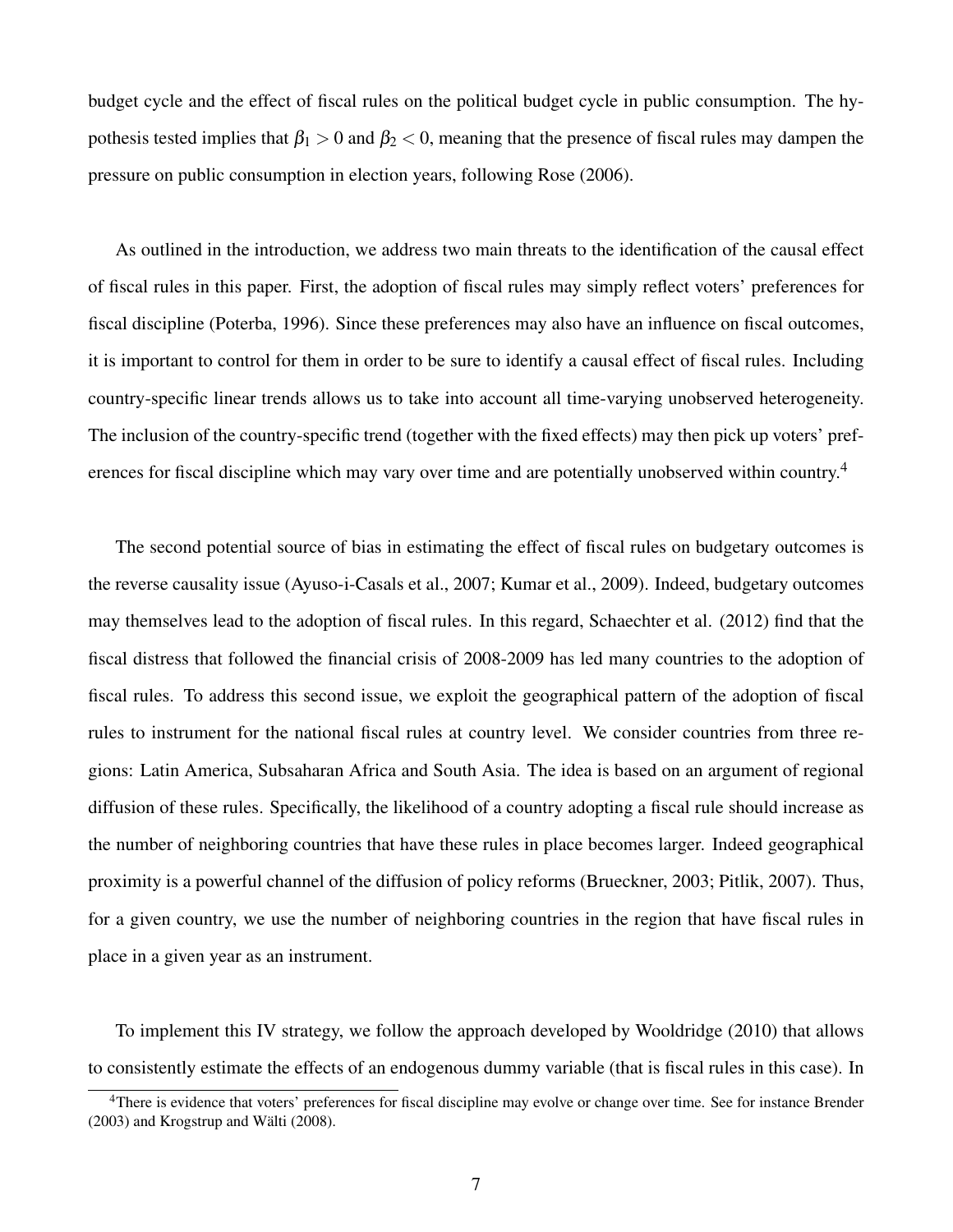a first step, we estimate a Probit model where we regress *FR* on the instrument and other covariates in order to predict a probability of having a fiscal rule in place as follows:

$$
Pr(FR = 1 | X_{it}, Neighbors_{it}) = \Phi(\delta_0 + \delta_1 Neighbors_{it} + \delta_2 X_{it}),
$$
\n(2)

where  $\Phi(.)$  is the cumulative distribution function for a standardized normal random variable, Neighbors<sub>*it*</sub> (the instrument) is the number of neighboring countries in the region with a fiscal rule and *X* a set of other covariates in the model. The mechanism that we suggest implies that  $\delta_1 > 0$ , meaning that the likelihood of having a fiscal rule in place in a given country increases with the number of neighboring countries with rules.

Having argued why the instrument should be correlated with fiscal rules' adoption, we turn now to the validity of the exclusion restriction. The identifying assumption is that the number of other countries in a subregion with fiscal rules in place (capturing the popularity of these rules) should have no effect on public consumption except through their effect on fiscal rules in a given country. This is reasonable since public spending in a country should not be affected by how popular a policy reform is in its subregion. One potential threat for the identification is that the number of other countries in the subregion may capture regional macroeconomic shocks that may affect fiscal policy. If these shocks are related to factors such as climate or geography (that are more likely) we may not worry about the violation of the exclusion restriction as they are exogenous. But if these factors are not exogenous, then our instrument may not meet the condition of exogeneity. In this regard, we control for economic growth, trade openness and public debt in our regressions. These variables capture the effects of potential subregional economic shocks. Moreover our specifications include country-specific linear trends that allow us to deal with time-varying omitted variables which may simultaneously affect the likelihood of fiscal rules' adoption and public consumption at country level. Therefore we find it unlikely that the exclusion restriction is violated. We also run regressions including sub-regional economic growth as well as global economic growth to control respectively for sub-regional common shocks and global macroeconomic trend. The results shown in Appendix E support our claim as our results appear to be robust to this specification.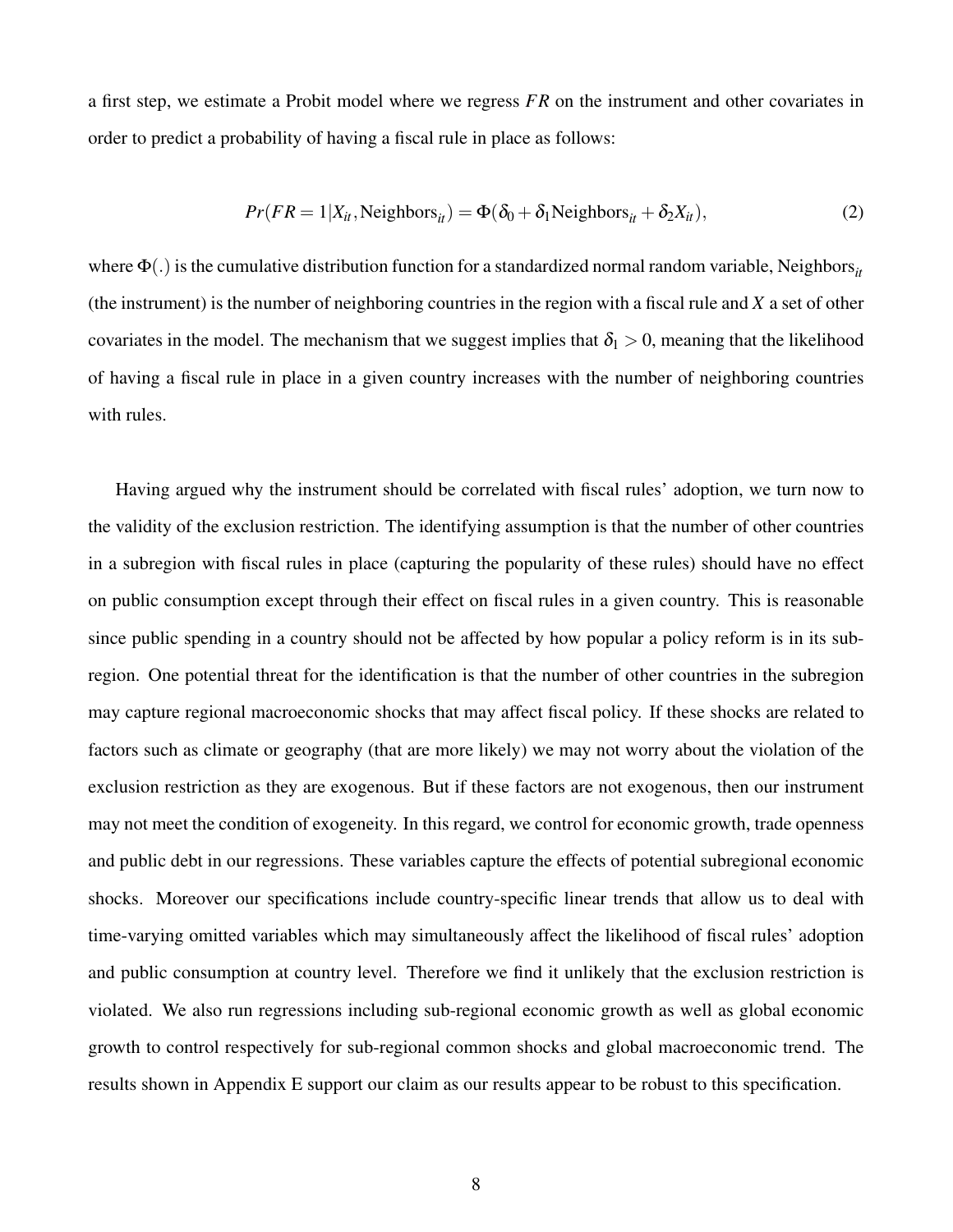In a second step, we apply a standard IV estimator using the predicted probability  $(\hat{FR})$  as an instrument for fiscal rules. As we have two endogenous variables (FR and the interaction term) in equation (1) we have two first stages. The first stage for fiscal rules is the following:

$$
FR = \theta_1 \hat{FR}_{it} + \theta_2 \text{elec}_{it} + \theta_3 \text{elec}_{it} \times \hat{FR}_{it} + \theta_4 X_{it} + \alpha_i + \text{trend}_i + \eta_{it}.
$$
 (3)

We instrument the interaction between election and fiscal rule by the interaction between election and  $\hat{FR}$  as follows:

$$
\operatorname{elec}_{it} \times FR_{it} = \gamma_1 \operatorname{elec}_{it} \times \hat{FR}_{it} + \gamma_2 \operatorname{elec}_{it} + \gamma_3 \hat{FR}_{it} + \gamma_4 X_{it} + \alpha_i + \operatorname{trend}_i + \xi_{it}, \tag{4}
$$

noting that  $\eta_{it}$  and  $\xi_{it}$  are the error terms of the first stage equations.

This approach has several advantages. Firstly, it takes into account the binary nature of the endogenous fiscal rule dummy. Secondly, the usual IV standard errors are still asymptotically valid. Thirdly and most importantly, unlike the pseudo-IV approach (consisting in running an OLS estimate of *Y* on  $\hat{FR}$ ), this approach does not require the Probit model to be correctly specified (Wooldridge, 2010). We just need the instrument (Neighbors<sub>*it*</sub>) to be correlated with the probability of having a fiscal rule in place as specified in Equation (2). We employ the within IV estimator with clustered standard errors at country level which corrects the standard errors for arbitrary serial correlation.

#### <span id="page-10-0"></span>1.2 Data

We employ a cross-country panel dataset in order to test the effect of fiscal rules on the political budget cycle in developing countries. The dataset covers 67 developing countries over the period 1985-2007. The sample selection is based on data availability and we focus on fiscal rules adopted before the financial crisis of 2008-2009. Focusing on the adoption of fiscal rules prior to the crisis should reduce the selection bias that may stem from the deterioration of the fiscal stance in many countries following this crisis. Indeed, many countries have adopted fiscal rules following the fiscal distress that characterized the financial crisis of 2008-2009 (Schaechter et al., 2012). The sample includes 13 countries with national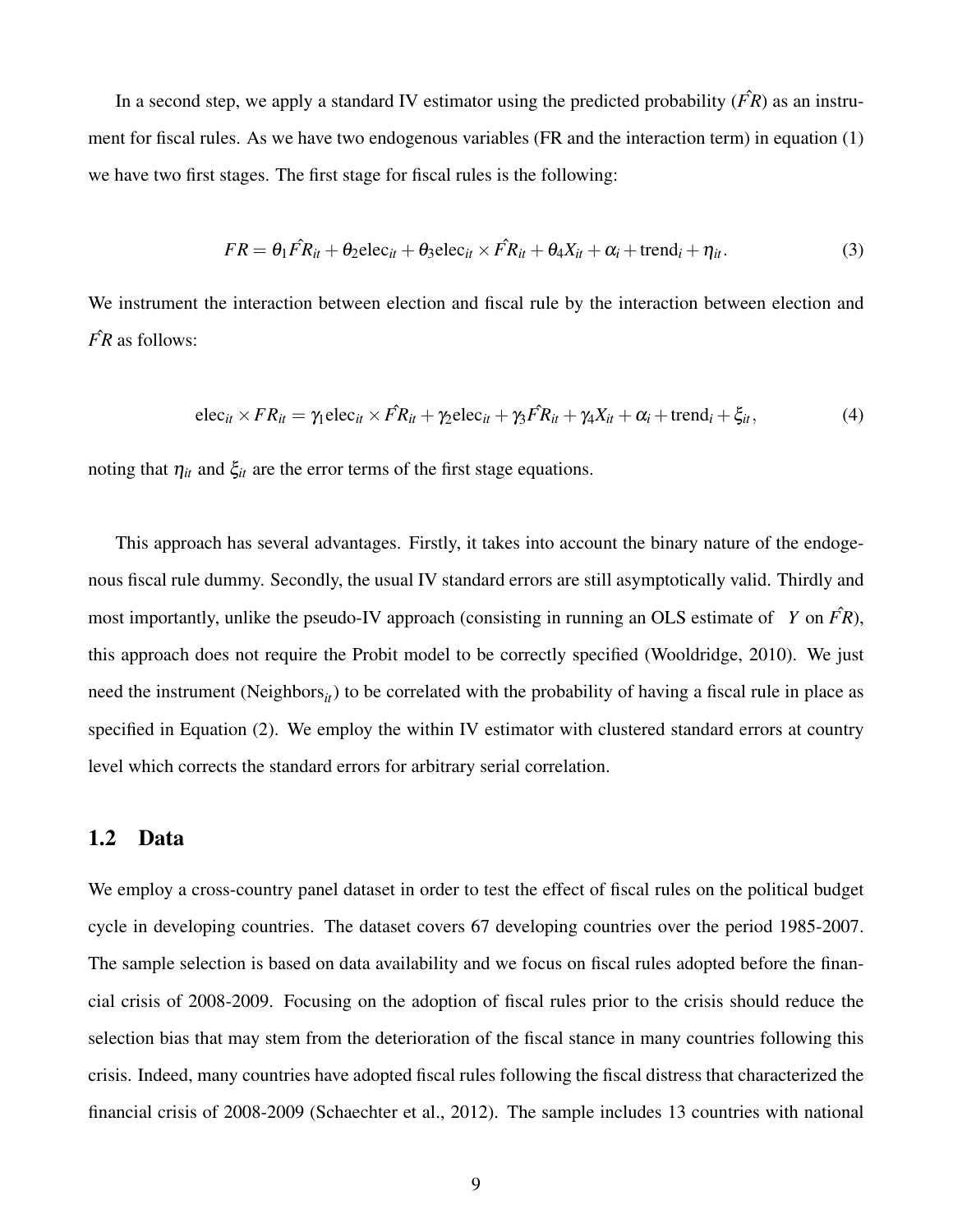fiscal rules over the period among which 11 have Balanced Budget Rules (BBR), 4 have Expenditure Rules (ER), 8 have Debt Rules (DR) and only one has a Revenue Rule  $(RR)$ .<sup>[5](#page-11-0)</sup> Appendix B shows the descriptive statistics of the variables used in the empirical work.

Our main dependent variable of interest is the general government final consumption expenditure as a share of GDP (from World Development Indicator, WDI). Not only are public expenditures the most available fiscal variables, especially for a long period of analysis in developing countries, but they also represent a good proxy for discretionary fiscal policy (Fatas and Mihov, 2003). In addition, Schuknecht ´ (2000) finds that, in developing countries, increasing public expenditures is the main instrument of expansionary fiscal policy around elections. Similarly, Block (2002) finds that fiscal expansions are pronounced in government consumption expenditure in a sample of African countries. Brender and Drazen (2005) also find that political budget cycles are driven by expenditure.

Data on fiscal rules are from the IMF Fiscal Rules Dataset, 2016, Schaechter et al.,(2012) . They are coded as dummy variables indicating if, in a specific year, there is a fiscal rule in place. A fiscal rule is defined according to Kopits and Symansky (1998) as a "permanent constraint on fiscal policy expressed in terms of a summary indicator of fiscal performance".[6](#page-11-1)

Elections data are from the National Elections across Democracy and Autocracy (NELDA) database (Hyde and Marinov, 2011). The NELDA is a comprehensive database on national elections that provides precise information on the date and the conditions in which these elections are held. We compute the election index following Franzese (2000) : elec =  $\frac{(m-1)+\frac{d}{D}}{12}$ , where *m* and *d* are respectively the month and the day when the election takes place while *D* is the number of days of month *m*. The preelectoral index is obtained as 1 − *elec*. [7](#page-11-2) The election index allows to test more precisely for the opportunistic cycle because it captures whether, in a given year, the incumbent had sufficient time to manipulate public

<span id="page-11-0"></span><sup>&</sup>lt;sup>5</sup>See Appendix C for detailed information about these rules. As relatively few developing countries have fiscal rules, the number of countries with rules in our sample is comparable to that of other studies, e.g. such as Tapsoba (2012). The majority of countries in the sample have combination of rules, which is why the total does not add to 13.

<span id="page-11-2"></span><span id="page-11-1"></span><sup>6</sup>Therefore, such a definition excludes, for instance, fiscal targets that are subject to regular revisions.

<sup>&</sup>lt;sup>7</sup>We include the preelectoral year in some specifications but they were not statistically significant and do not change the main results. We also use the electoral year dummies and the results remain similar.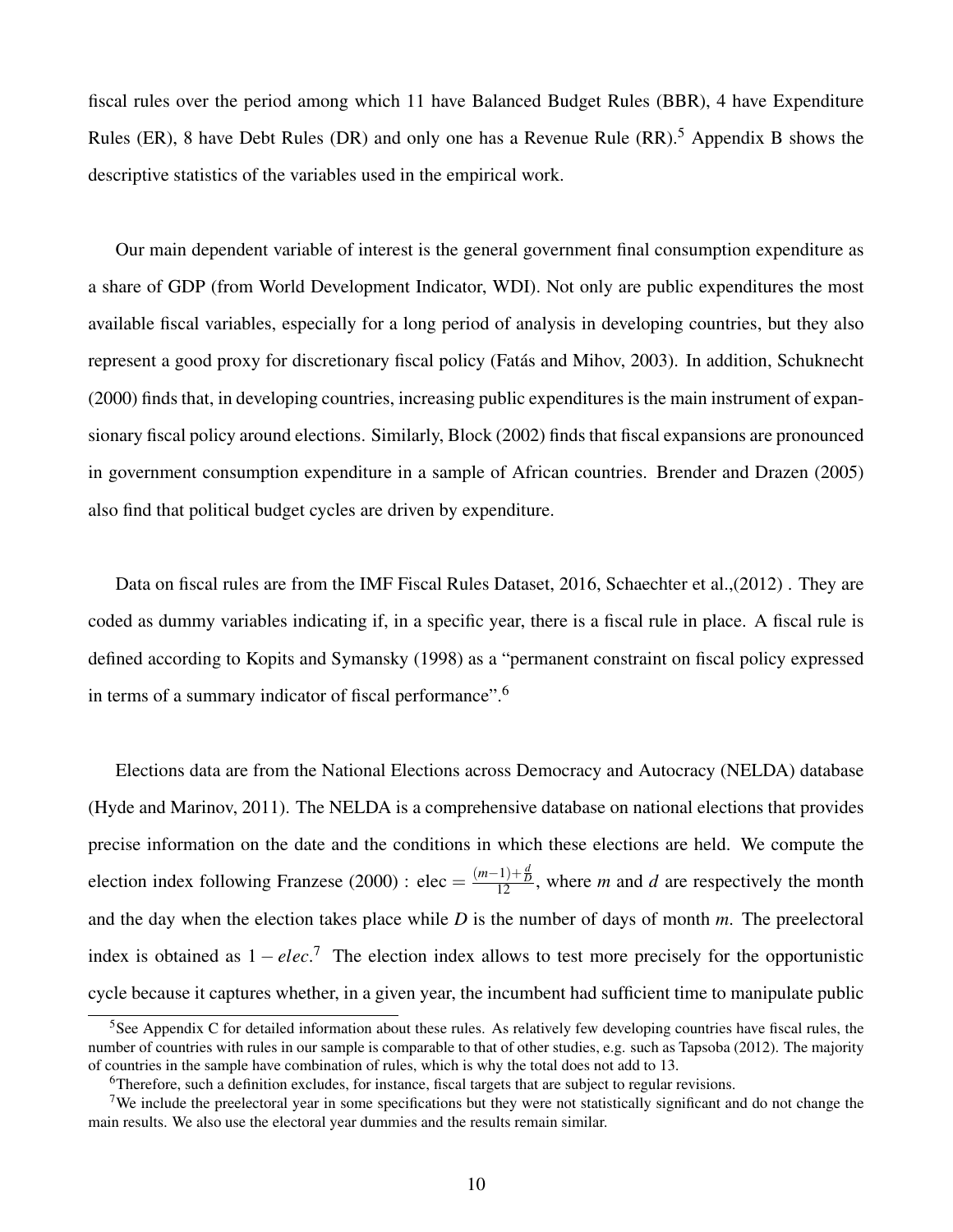spending before the election is held.

The macroeconomic controls are economic growth, trade openness, net public aid per capita, GDP per capita and the lagged public debt. Real economic growth from the WDI captures business cycle fluctuations (see, for instance, Shi and svensson, 2006). Since more open economies may have larger public expenditures in order to cope with a higher degree of vulnerability to risks and to provide for the associated higher need for social insurance (Rodrik, 1998), we control for trade openness. As foreign aid relaxes the government's budget constraint by giving access to additional resources, we account for it in our empirical analysis. We also control for real GDP per capita since a high income level may induce a greater demand for public services and, hence, have a positive effect on public spending (Wagner's Law). We control for the lagged public debt (as a share of GDP) because a high level of initial debt should, ceteris paribus<sub>*it*</sub>, lead to a reduction in public spending in order to satisfy the constraint of public debt sustainability (Wyplosz, 2002; Gali and Perotti, 2003).<sup>[8](#page-12-0)</sup> We also control for sub-regional economic growth and global economic growth as proxies respetively for common shocks at sub-regional level and global macroeconomic trend.

In addition to the macroeconomic controls, we include government fragmentation and the orientation of the party in power (right wing*it*). The data are from the Database of Political Institutions (DPI). Government fragmentation is the probability that two politicians picked at random from the legislature will be of different parties. According to the "common pool" theory (Alesina and Drazen, 1991; Velasco, 2000; Talvi and Vegh, 2005) countries with a fragmented government should have higher public expen- ` diture. Fiscal rules can be viewed as a way of "tying the hands" of the government (Debrun et al., 2008) and, thus, the fragmentation of the government could be positively correlated with the adoption of fiscal rules. But fragmented governments may also be a determinant of the centralization of public expenditures (Jametti and Joanis, 2016). As the effect of centralization on the size of public spending is a priori ambiguous, the effect of government fragmentation on fiscal rule adoption is also a priori ambiguous.

Right wing<sub>it</sub> is a dummy variable taking the value 1 if the party in power's orientation with respect

<span id="page-12-0"></span><sup>8</sup>Lagged public debt is also a potential determinant of fiscal rules (Tapsoba, 2012).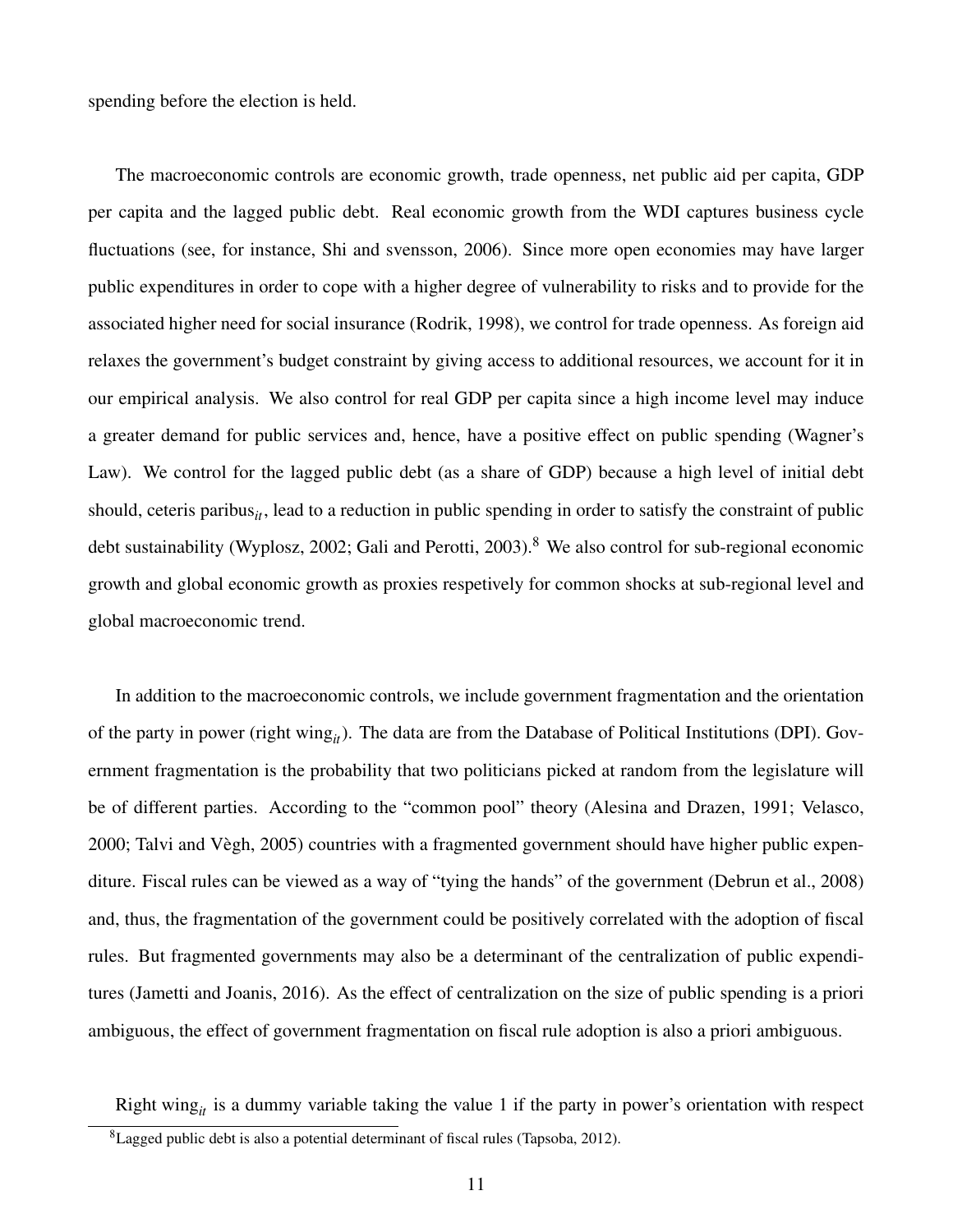to economic policy is defined as conservative, christian democratic or right-wing. It allows us to test for a partisan cycle. This variable may capture the fact that right wing governments are characterized by fiscal conservatism. While right wing governments may tend to display low levels of public spending, the effect of this variable on fiscal rule adoption is ambiguous a priori as right wing governments may exhibit self-discipline and thus may not need these rules despite being in favor of such rules. <sup>[9](#page-13-2)</sup>

## <span id="page-13-0"></span>2 Results

We begin the presentation of our results by showing those pertaining to the first step of our empirical approach (that is the estimation of equation (2)). This first set of results documents the determinants of fiscal rule adoption. We then turn to our baseline results which correspond to the second step of our IV approach (the 'first-stage' equations (3) and (4)) and to the results of the 'second-stage' equation (1) using both OLS and IV. Finally, we present more detailed results related to the design of fiscal rules, the experience with rules and the cycle.

#### <span id="page-13-1"></span>2.1 Determinants of fiscal rule adoption

Table 1 shows the results of the Probit estimation (equation 2), i.e. the first step of our empirical approach. First, it shows that the number of neighboring countries in the region with fiscal rules has a positive and statistically significant effect on the likelihood of a country to have these rules. This result is consistent with the diffusion mechanism that we outlined earlier and holds for the different types of fiscal rules in the sample. In addition, the results are also broadly consistent with previous empirical works for the other determinants of fiscal rules. In particular, a good macroeconomic performance is positively correlated with the adoption of fiscal rules (Calderón and Schmidt-Hebbel, 2008; Kumar et al., 2009; Tapsoba, 2012). For instance, economic growth (Columns 1 and 2) and GDP per capita (column 4) are positively correlated with the likelihood of having a balanced budget rule or an expenditure rule in place, respectively. High inflation is negatively correlated with the presence of fiscal rules. Foreign aid, which

<span id="page-13-2"></span> $9$ Note that the control variables are based on the determinants of public spending, that are also potential determinants of the adoption of fiscal rules (Calderón and Schmidt-Hebbel, 2008; Kumar et al., 2009; Tapsoba, 2012).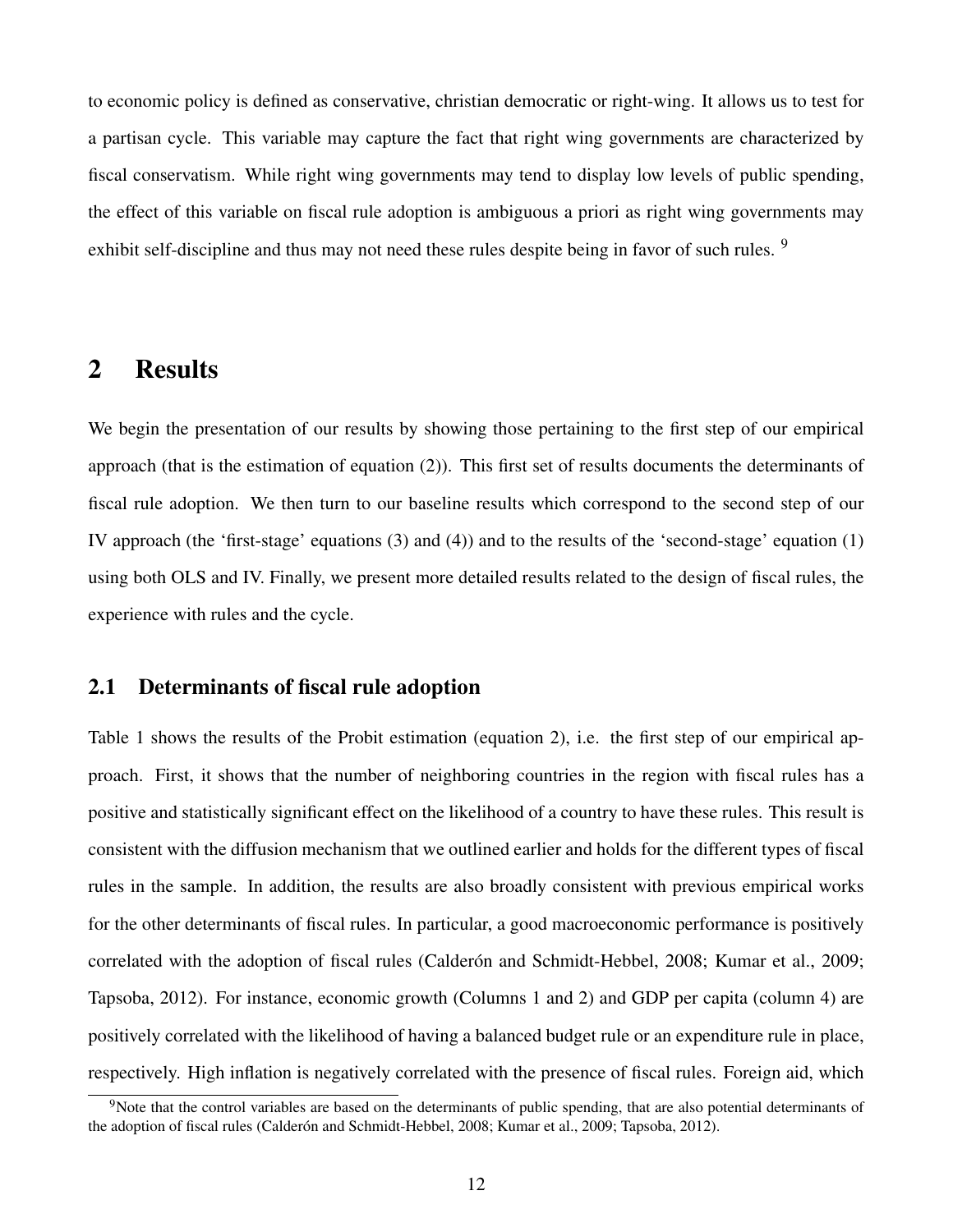relaxes the budget constraint of the government, is negatively correlated with the probability of having fiscal rules. Finally, Right wing governments have lower probability of adopting balanced budget rules and debt rules. These last two results, to our knowledge are novel.

[Table 1 near here ]

#### Baseline results

We now turn to our results pertaining to the disciplining effect of fiscal rules (the usual focus of the literature on political budget cycles). The dependent variable here is the general government's public consumption. We provide estimations on all election years, "democratic" elections and elections that take place at constitutionally determined dates (hereafter, predetermined elections dates). Following Brender and Drazen (2005), elections are considered "democratic" for the years with positive scores on the Polity2 index.

Table 2 shows the first stage results (equations (3) and (4)), which correspond to the second stage estimates presented in Table 3. Again, since we have two endogenous variables (the fiscal rules dummy and the interaction term), there are two first stages. We instrument the interaction between election and fiscal rules by the interaction between election and the predicted probality  $\hat{FR}$ . Columns (1) to (3) show the first stage for the fiscal rule dummy (equation (3)) and Columns (4) to (6) show the first stage for the interaction term (equation (4)). Overall, all the instruments have a positive and statistically significant effect on the corresponding endogenous regressor consistently with the argument of regional diffusion of fiscal rules. The p values associated to Angrist and Pischke (2009) test allow us to reject the null of weak identification (at a 5% level).

[ Table 2 near here ]

Table 3 shows the estimates of equation (1) using OLS and IV estimators.<sup>[10](#page-14-0)</sup> The results show that

<span id="page-14-0"></span> $10$ We show in Appendix D that political budget cycles in public consumption is present in our sample. The results show that these cycles are particularly strong during democratic and thus competitive elections consistently with the literature (see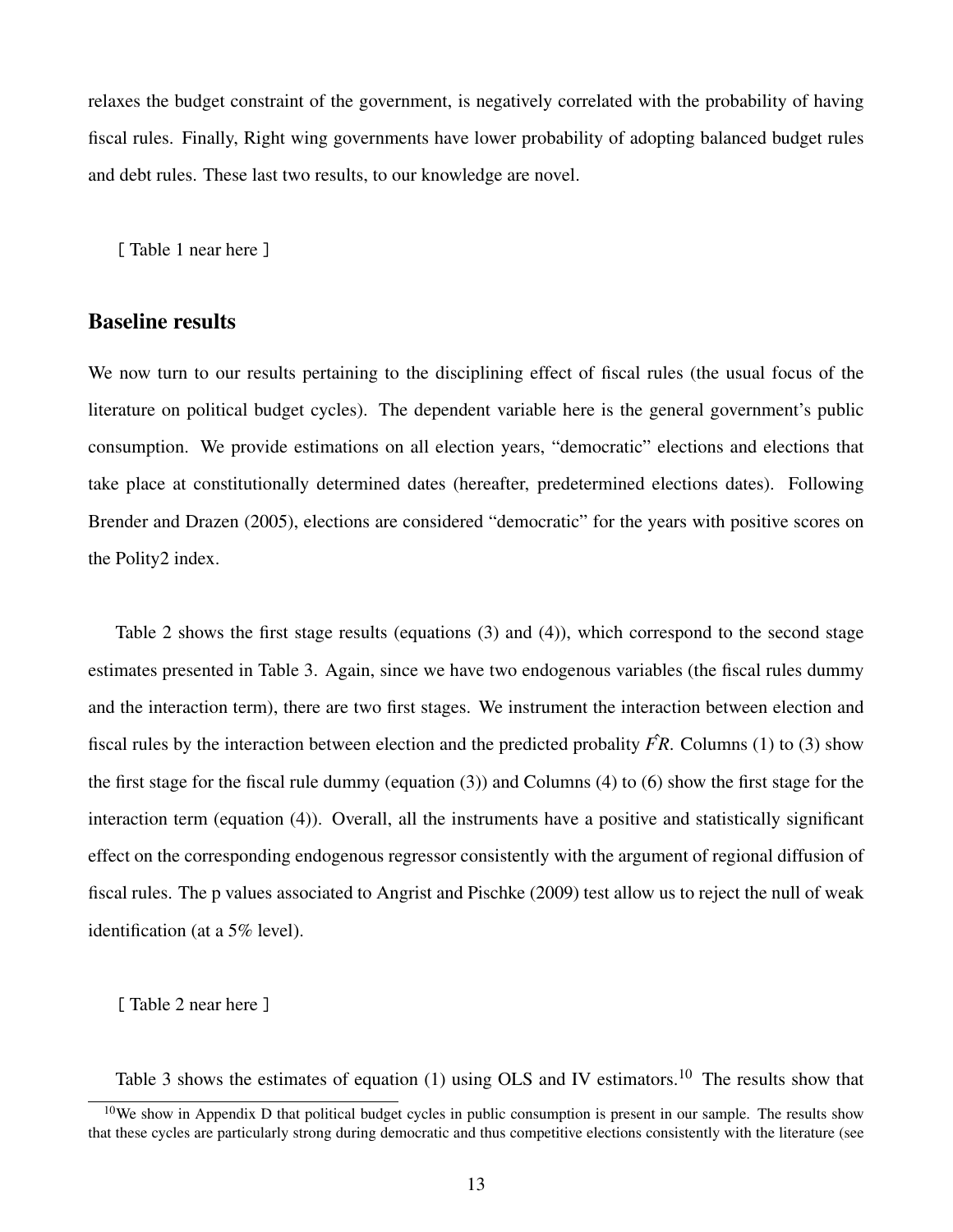either considering all election years or democratic and "predetermined" election dates, fiscal rules have a negative and statistically significant effect on public consumption during election years. In addition, IV estimates of the effect of fiscal rules on polititical budget cycles are larger than OLS estimates. In column (1), the estimates suggest that, in election years with fiscal rules, public consumption is reduced by 0.45% point of GDP relatively to election years without such rules. On the other hand, the corresponding effect from IV estimates in column (2) shows a reduction by 1.65% point of GDP as compared to election years without rules. This impact is equivalent to a reduction by a third of the volatility of public consumption in our sample.

#### [ Table 3 near here ]

The fact that IV estimates are larger than OLS estimates suggests that controlling for an omitted variable bias is not enough to deal with the endogeneity problems and that OLS tend to overestimate the effects of fiscal rules. The overestimation (by OLS) is consistent with countries with good macroeconomic conditions being more likely to adopt fiscal rules (Calderón and Schmidt-Hebbel, 2008; Kumar et al., 2009 and Tapsoba, 2012) as shown in Table 1. Moreover, the magnitude of the effect (the coefficient on the interaction term being higher than the coefficient on election years in absolute terms) is an interesting result. It suggests that the political budget cycle in public spending may disappear<sub> $it$ </sub> or that we may be in the presence of a fiscal discipline effect in election years when national fiscal rules are in place. Consistent with the theoretical result of Rose (2006) discussed above, fiscal rules neutralize the political budget cycle as the incumbent no longer derives an electoral advantage from fiscal policy manipulation. This discipline effect is novel because previous analyses (Ebeke and Ölcer, 2013)) only find a dampening effect.

Also, Table 3, column (4) shows the IV estimates focusing on the subsample of democratic elections. The effect of fiscal rules on the political budget cycle is larger than in column (2) that includes all elections. More specifically, public consumption is reduced by 2.46% point of GDP (while it is 1.65% point in the baseline). This result is consistent with Block (2002) and suggests that fiscal rules are more

for instance Vergne (2009).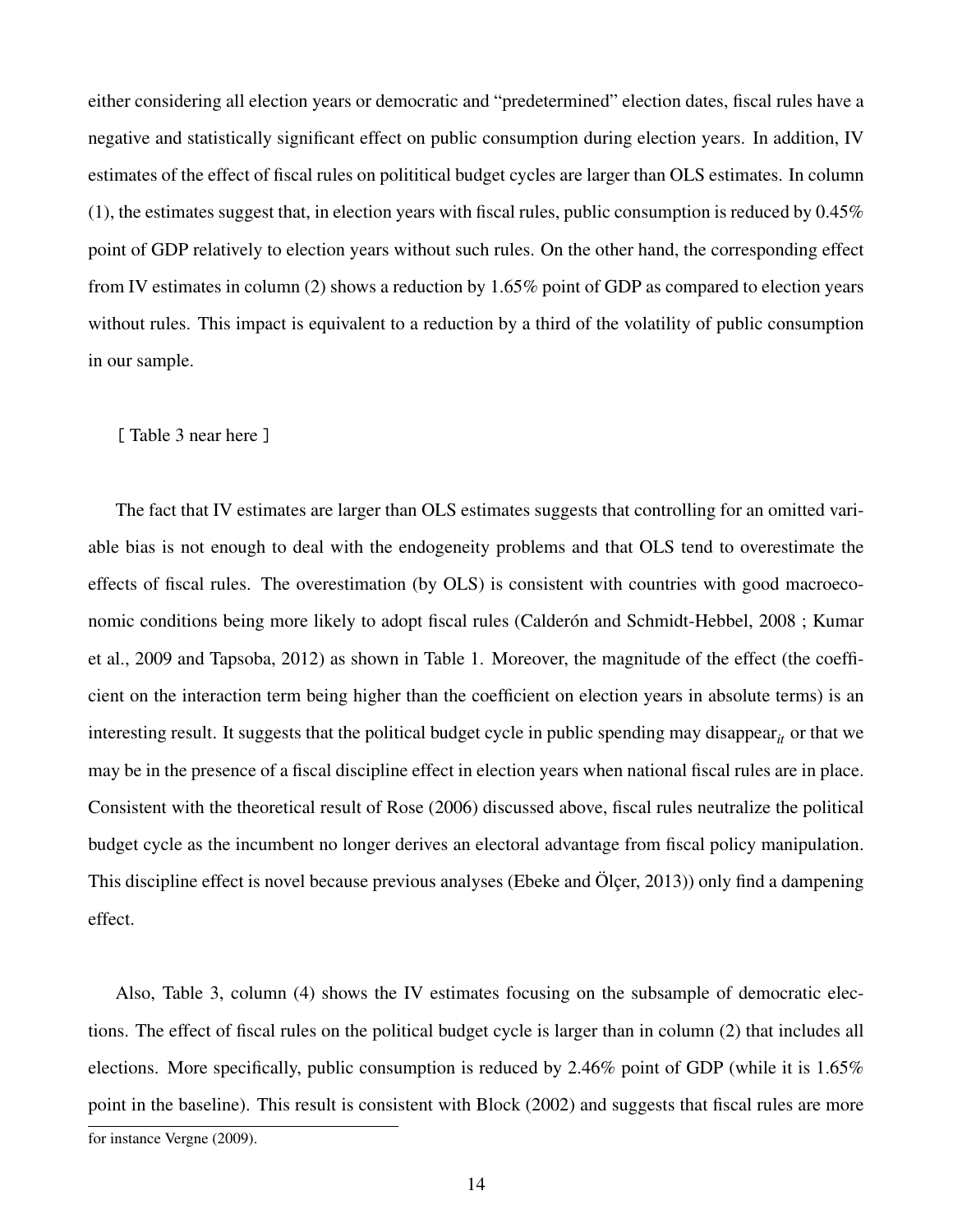effective in democracies. Indeed, the political costs of breaking these rules might be higher in democratic countries than in non democratic ones because of the uncertainty about the probability of reelection in the former. In addition, democracies are characterized by a constraint on the executive that may complement fiscal rules in constraining fiscal discretion.

#### <span id="page-16-0"></span>2.2 The design of fiscal rules, the experience with rules and the cycle

Now, we explore the effects of the institutional design, the type of rules and also whether the effect of fiscal rules varies as they become more entrenched.

First, Table 4 below shows our results for the institutional characteristics of rules. Previous studies indeed suggest that the design of fiscal rules matter for their effectiveness. We consider features that may enhance the stringency of fiscal rules, such as the availability of a mechanism for monitoring their compliance outside the government and the level(s) of government covered by the rules (general government vs. central government only). Rules that are monitored by independent bodies outside the government because they are particularly stringent (Debrun et al., 2008; Schaechter et al., 2012; Nerlich and Reuter, 2013 and Debrun and Kinda, 2014) should be more successful in constraining political budget cycles. In particular, breaking rules that are monitored by independent bodies outside the government may impose high political costs (Debrun et al., 2008). The theoretical effect of rules that cover the general government is not clear a priori. Indeed, fiscal rules with this feature may loose in effectiveness by targeting fiscal aggregates that are controlled by different levels of government but are also considered more stringent (Debrun et al., 2008; Schaechter et al., 2012 and Nerlich and Reuter, 2013).

[ Table 4 near here ]

The results in Table 4 show that the monitoring of compliance outside the government and the cov-erage of the rule at the general government level matter for political budget cycles.<sup>[11](#page-16-1)</sup> The previous comparison between OLS and IV estimates still holds. In columns (2) and (4), the results show that pub-

<span id="page-16-1"></span> $11$ The monitoring of compliance outside the government is in place if the database reports that there is an independent council monitoring the compliance of a given rule.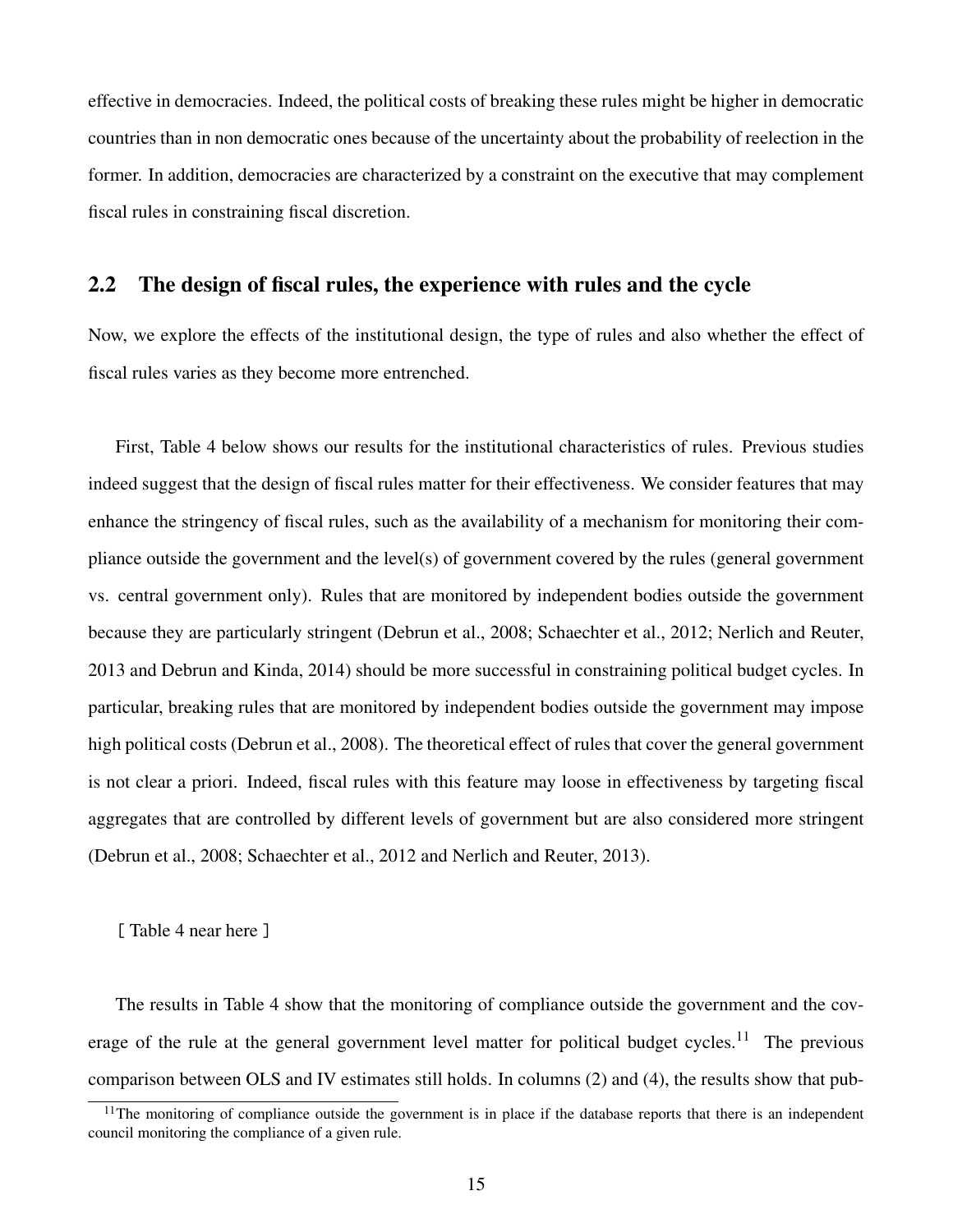lic consumption is reduced by 1.88% point of GDP and 2.07% point of GDP in election years, with fiscal rules respectively featuring a monitoring of compliance outside the government and fiscal rules covering the general government. Nerlich and Reuter (2013) and Debrun and Kinda (2014) also find that fiscal rules are strengthened by independent bodies monitoring their compliance, and our results are consistent with fiscal rules covering the general government level being the most stringent (Schaechter et al., 2012). Also, the growing decentralization of public expenditures in developing countries is often seen as a threat to fiscal discipline (Fedelino and Ter-Minassian, 2010 and Joanis, 2014). Fiscal rules constraining all levels of governments may help achieve fiscal discipline.

Table 5 presents our results for the type of rules in place. We report the results for Balanced Budget Rules (BBR), Debt Rules (DR) and Expenditure Rules (ER). The OLS estimates show that BBR are the type of rules that matter most for fiscal discipline in election years, as the marginal effect is larger. In column (1), public consumption is reduced by 0.97% point of GDP in election years with BBR in place, while the effects for DR and ER are respectively 0.42% point of GDP and 0.39% point of GDP. These results are consistent with Rose (2006) who finds that stringent balanced budget rules dampen political budget cycles. In addition, they are also consistent with Bergman et al. (2016) who find that balanced budget rules are the most effective in reducing structural primary deficits in a sample of 27 EU countries. The IV estimates show much larger negative effects, but only expenditure rules display a statistically significant effect. $12$ 

#### [Table 5 near here ]

Finally, we investigate the long term impact of rules by exploring the effect of fiscal rules conditionally on the rank of elections. It is reasonable to conjecture that these rules become more credible the longer they are in place. Table 6 shows the results. The IV and OLS estimates are similar in showing that

<span id="page-17-0"></span> $12$ Note that given the small sample variability, the IV results on the type of rules should be interpreted with caution. In column (6), the results show that public consumption is reduced by 2.44% points during election years with expenditure rules in place. The findings on expenditure rules are consistent with Cordes et al. (2015) who show that the compliance rate for these rules are high. Also, as mentioned earlier, these results are broadly consistent with the fact that expenditure rules (and balanced budget rules) constrain fiscal policy in the short run, thus they should be more relevant for budget cycles.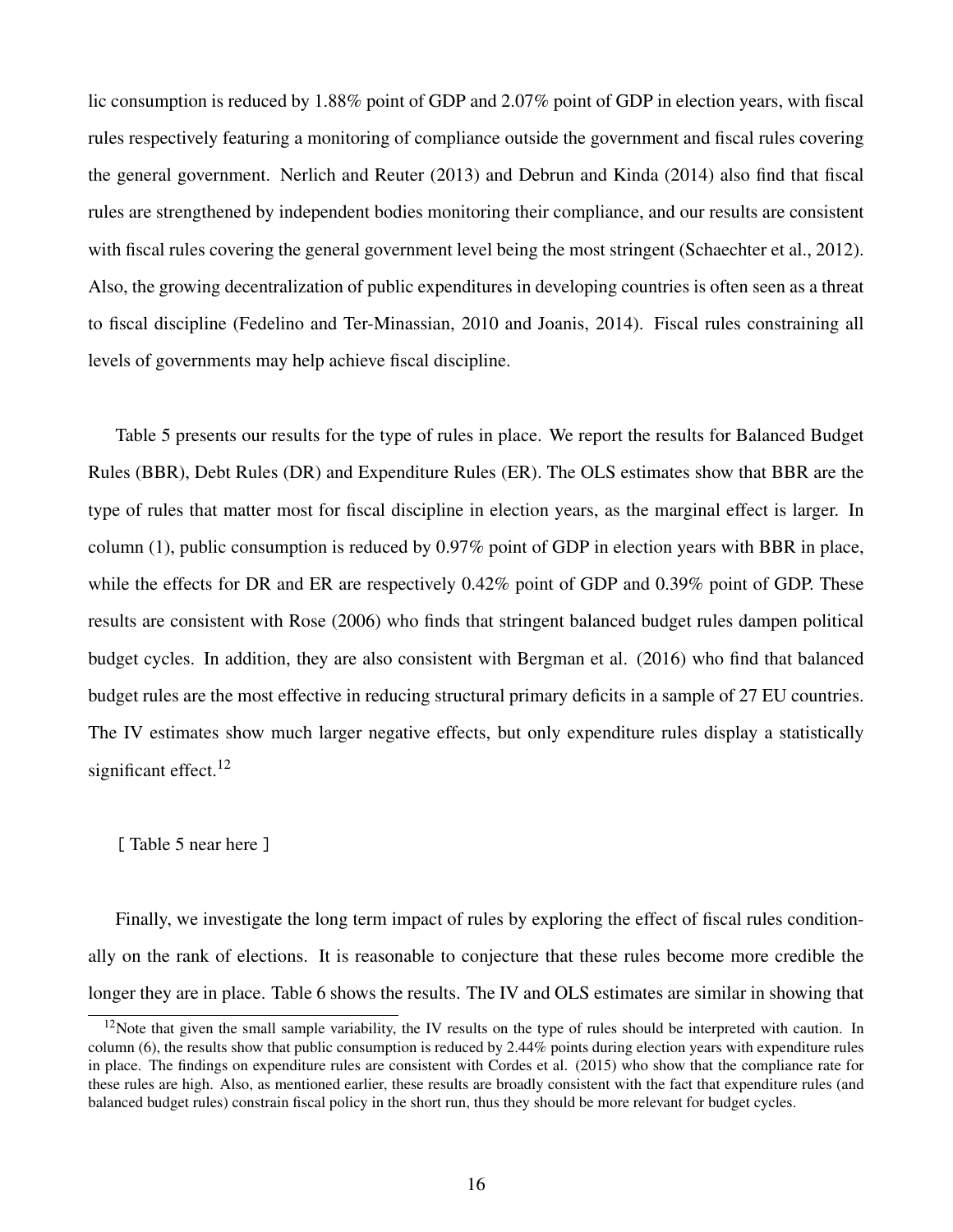the effect of fiscal rules are stronger for the second election<sup>[13](#page-18-1)</sup> than for the first election. Fiscal rules do not have a statistically significant effect for the first election. This suggests that fiscal rules may be more effective in constraining fiscal discretion as they become more entrenched and therefore more credible. IV estimates in Column (4) show that fiscal rules reduce public expenditure by 1.68% point of GDP in the second election.

[Table 6 near here]

## <span id="page-18-0"></span>3 Robustness: testing for overidentifying restrictions

In this section, we augment our previous empirical strategy by adding an instrumental variable which allows us to test for overidentification. We take advantage of a continuous measure of fiscal rules. We use the fiscal rule strength index of Schaechter et al. (2012). This 'stringency index' is based on key indicators of fiscal rules such as: the legal basis, the coverage, the existence of formal enforcement procedure, expenditure ceilings, fiscal responsibility laws and the existence of an independant body setting budget assumption and monitoring the budget implementation.<sup>[14](#page-18-2)</sup>

Our additional instrumental variable follows Ayuso-i-Casals et al. (2007) in using the (one year) lagged value of the fiscal rule index to capture persistence in the legislative process. Indeed, in contrast to the dummy used so far, the index has the advantage to vary over time. We argue that the budget stance at a given time should not have an effect on the past strength of the rule; this instrument should therefore have an influence on current public expenditure only through its effect on the current strength of fiscal rules. In addition, we control for different variables capturing the macroeconomic condition (such as economic growth) that could possibly violate the exclusion restriction as discussed previously in section 1.1. Overall, we develop an instrumental variable strategy that combines our baseline approach (accounting for the endogeneity of the adoption) with the persitence of rules. Table 7 shows results that are similar to the baseline: Fiscal rules dampen the political budget cyle. In addition, in all specifications, we cannot

<span id="page-18-1"></span><sup>&</sup>lt;sup>13</sup>We focus on the first two elections since the adoption of fiscal rules because, in our sample, most of the rules are adopted over the last ten years of the period.

<span id="page-18-2"></span> $14$ For more details, see Schaechter et al. (2012).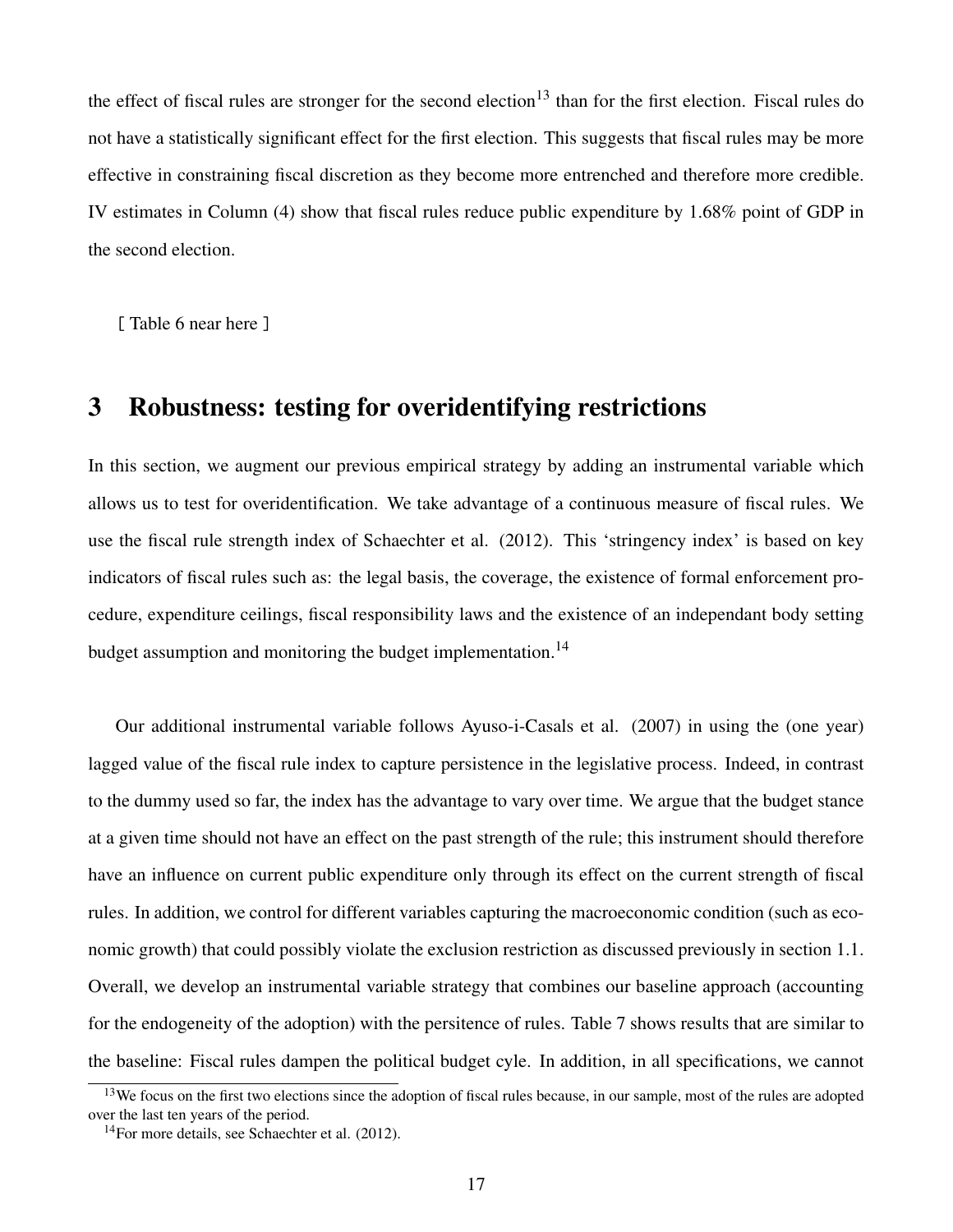reject at any conventional level the null of the validity of overidentifying restrictions, and we reject the null of weak identification at all conventional level. Stated otherwise, this robustness tests confirms that fiscal rules have a causal effect on the political budget cycle.<sup>[15](#page-19-1)</sup>

[ Table 7 near here ]

# <span id="page-19-0"></span>**Conclusion**

We have exploited the geographical pattern in the adoption of fiscal rules to empirically investigate whether the constraint that fiscal rules may impose on discretionary fiscal policy are binding during election years. Our empirical analysis provides a novel, robust identification strategy in order to estimate the causal effect of fiscal rules. Using a sample of developing countries, we find that fiscal rules matter for fiscal discipline. In addition, some specific features of fiscal rules are particularly relevant to achieve fiscal discipline: Expenditure rules, rules targeting all levels of government and rules that are monitored by an independent body outside the government lead to fiscal discipline over the electoral cycle. Furthermore, we also find that fiscal rules are more effective in constraining political budget cycles the longer they are in place.

Previous studies have emphasized that political budget cycles are a symptom of the divergence between political incentives and social welfare maximization and that the aggressive use of fiscal policy discretion induce macroeconomic volatility (Fatás and Mihov, 2003). Fiscal rules may therefore play an important role in reducing macroeconomic volatility by curbing politically motivated public expenditures in developing countries. An important message from our analysis is that their design, however, is crucial. For instance, our results suggest that escape clauses should be well defined in order to avoid changing or amending too often fiscal rules and thus undermining their credibility in the long run. Our findings also have interesting implications regarding the design of fiscal rules in increasingly decentralized developing countries, i.e. that fiscal rules might be more effective if they target the general government. Note how-

<span id="page-19-1"></span><sup>&</sup>lt;sup>15</sup>Note however that the discipline effect that we have found using the fiscal rules dummy is not robust to the use of the index.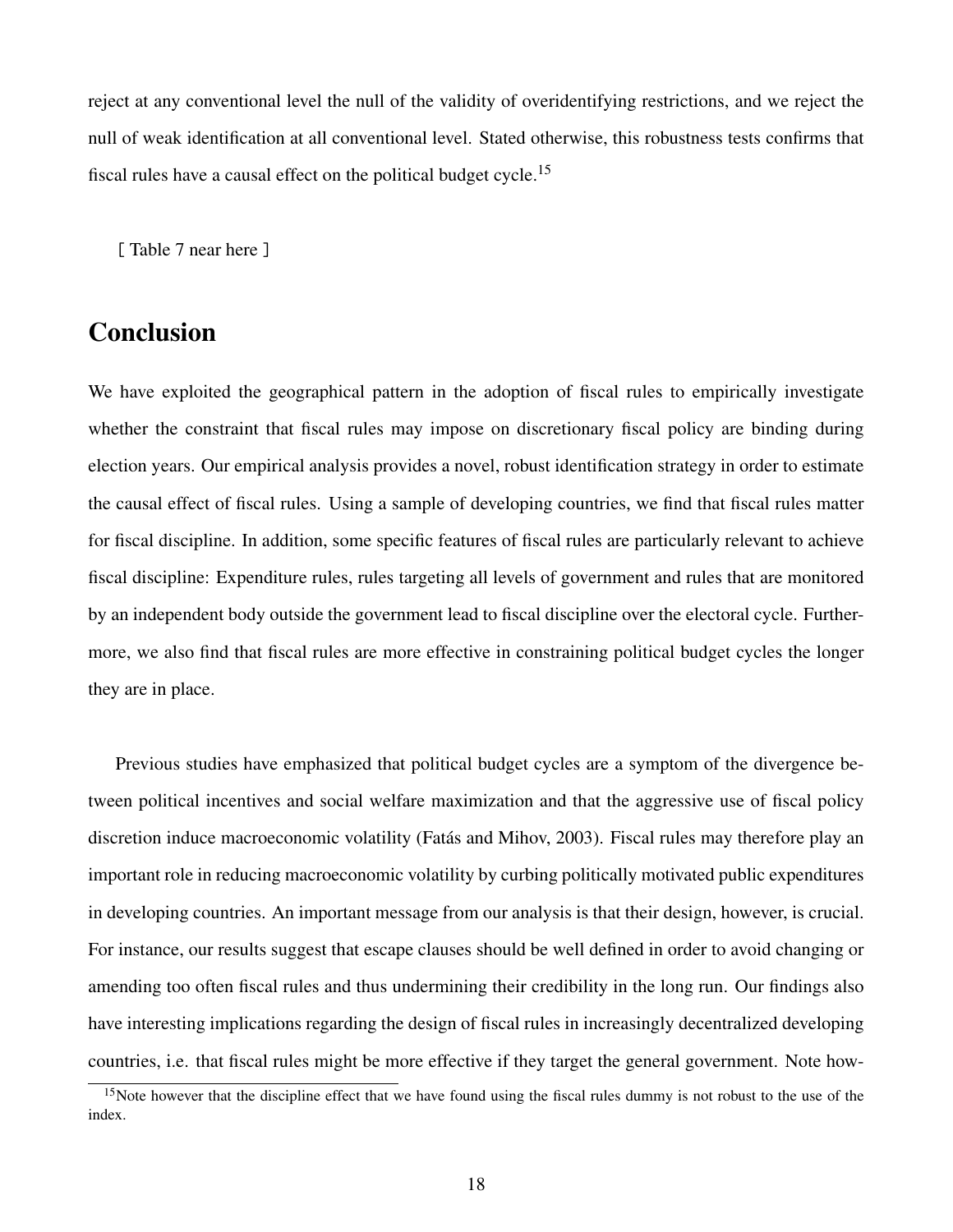ever that if fiscal rules are not well-designed to be flexible enough to accomodate cyclical fluctuations they may constrain the ability of fiscal policy to smooth business cyles.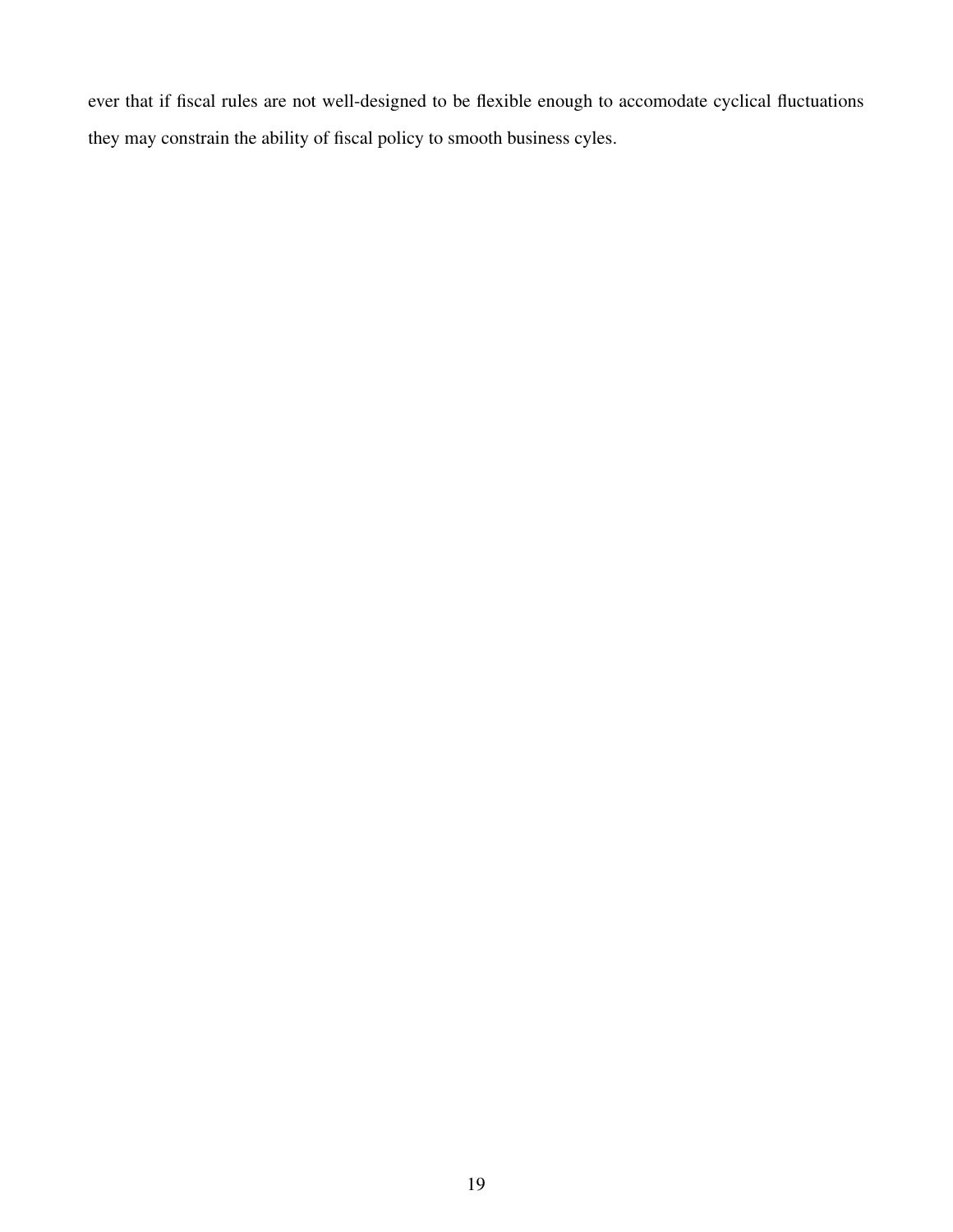# References

- [1] Abbas, S. M., Belhocine, N., ElGanainy, A. A., & Horton, M. (2010). "A historical public debt database". *International Monetary Fund Working Paper*, (WP/10/245).
- [2] Alesina, A., & Drazen, A. (1991). "Why are stabilizations delayed?". *American Economic Review*, 81(5), 1170-1188.
- [3] Angrist, J.D. & Pischke, J.-S. 2009. "Mostly Harmless Econometrics: An Empiricist's Companion". Princeton: Princeton University Press.
- [4] Ayuso-i-Casals, J., Debrun, X., Kumar, M. S., Moulin, L., & Turrini, A., (2007). "Beyond the SGP - Features and effects of EU national-level numerical fiscal rules", mimeo.
- [5] Beck, T., Clarke, G., Groff, A., Keefer, P., & Walsh, P. (2001). "New tools in comparative political economy: The Database of Political Institutions". *The World Bank Economic Review*, 15(1), 165- 176.
- [6] Bergman, U. M., Hutchison, M. M., & Jensen, S. E. H. (2016). "Promoting sustainable public finances in the European Union: The role of fiscal rules and government efficiency". *European Journal of Political Economy*, 44, 1-19.
- [7] Block, S. A. (2002). "Political business cycles, democratization, and economic reform: the case of Africa". *Journal of Development Economics*, 67(1), 205-228.
- [8] Bonfatti, A., & Forni, L. (2019). "Fiscal rules to tame the political budget cycle: Evidence from Italian municipalities". *European Journal of Political Economy*.
- [9] Brender, A. (2003). "The effect of fiscal performance on local government election results in Israel: 1989−1998". *Journal of Public Economics*, 87(9), 2187-2205.
- [10] Brender, A., & Drazen, A. (2005). "Political budget cycles in new versus established democracies". *Journal of Monetary Economics*, 52(7), 1271-1295.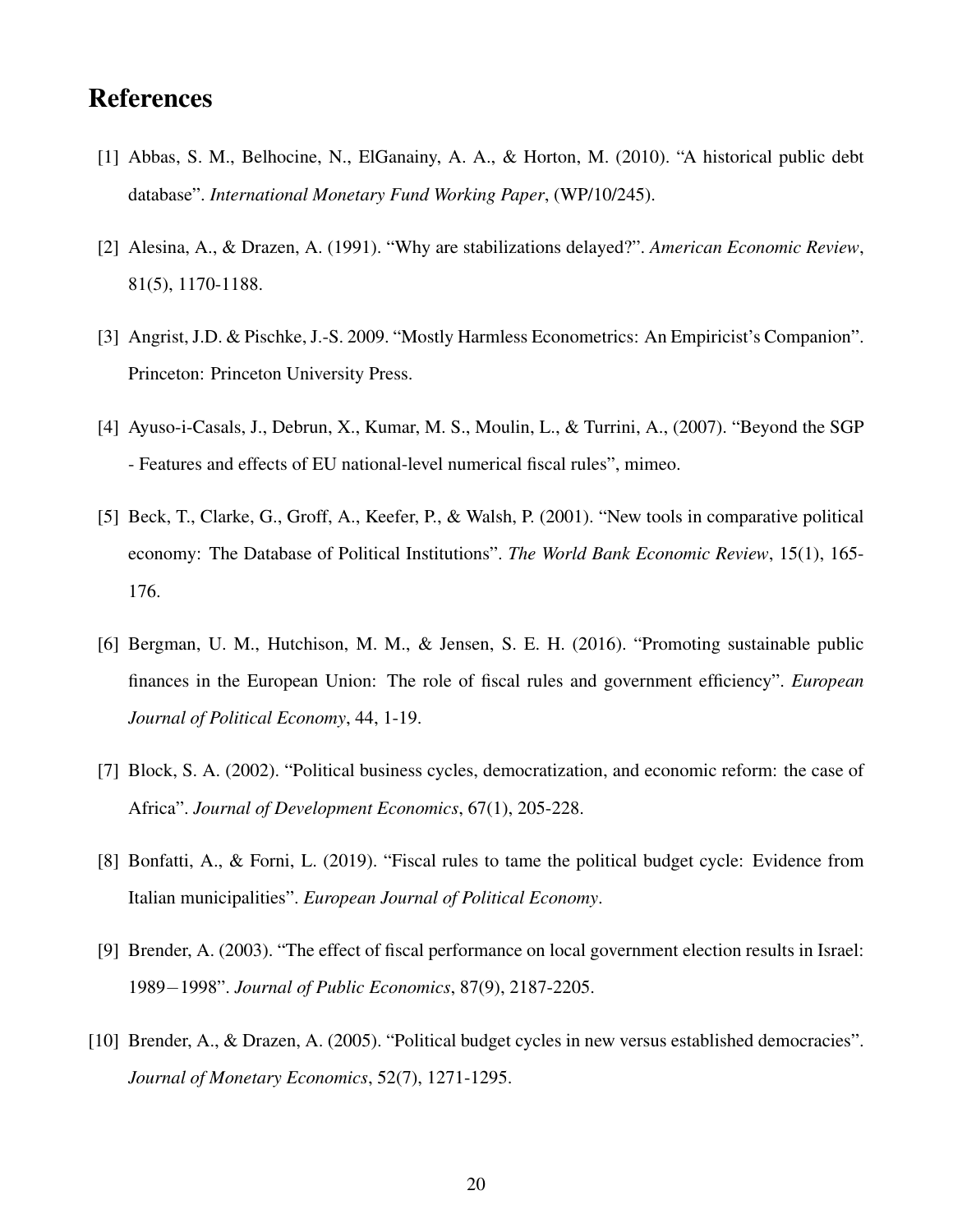- [11] Brueckner, J. K. (2003). "Strategic Interaction Among Governments: An Overview of Empirical Studies". *International Regional Science Review*, 26(2), 175-188.
- [12] Calderón, C., & Hebbel, K. S. (2008). "The choice of fiscal regimes in the world". *Documentos de Trabajo (Banco Central de Chile)*, (487), 1.
- [13] Caselli, F. G., & Reynaud, J. (2019). "Do Fiscal Rules Cause Better Fiscal Balances? A New Instrumental Variable Strategy". *International Monetary Fund Working Paper*, (WP/19/49).
- [14] Cordes, T., Kinda, M. T., Muthoora, M. P. S., & Weber, A. (2015). "Expenditure Rules: Effective Tools for Sound Fiscal Policy?" *International Monetary Fund Working Paper*, (No 15-29).
- [15] Debrun, X., Moulin, L., Turrini, A., Ayuso-i-Casals, J., & Kumar, M. S. (2008). "Tied to the mast? National fiscal rules in the European Union." *Economic Policy*, 23(54), 298-362.
- [16] Debrun, M. X., & Kinda, M. T. (2014). "Strengthening Post-Crisis Fiscal Credibility: Fiscal Councils on the Rise-A New Dataset" *International Monetary Fund Working Paper*, (No 14-58).
- [17] Ebeke, C., & Olcer, D. (2013). "Fiscal policy over the election cycle in low-income countries", *International Monetary Fund Working Paper*, (No 13-153).
- [18] Eklou, K. (2018). "Essais sur les conséquences des chocs de revenus tirés des ressources naturelles: le cas des finances publiques et de l'économie politique".
- [19] Fatás, A., & Mihov, I. (2003). "The Case For Restricting Fiscal Policy Discretion". The Quarterly *Journal of Economics*, 118(4), 1419-1447.
- [20] Fatás, A., & Mihov, I. (2006). "The macroeconomic effects of fiscal rules in the US states". *Journal of Public Economics*, 90(1), 101-117.
- [21] Fedelino, A. & Ter-Minassian, T. (2010). "Making fiscal decentralization work: cross-country experiences". *International Monetary Fund*.
- [22] Franzese, R. J. (2000). "Electoral and partisan manipulation of public debt in developed democracies, 1956-1990". In R. Strauch and J. Von Hagen (Eds.), Institutions, Politics and Fiscal Policy, pp. 61-83. Kluwer Academic Press.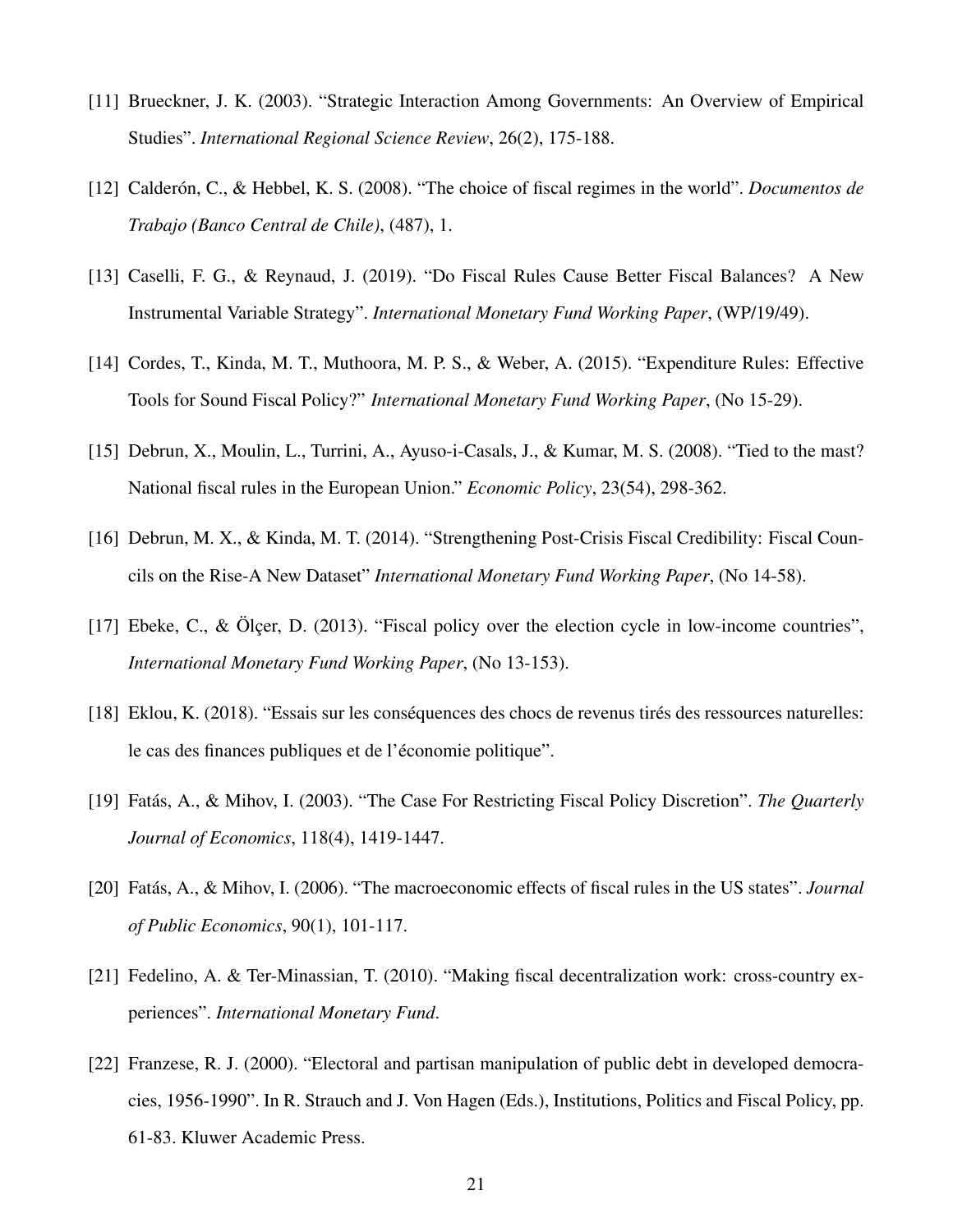- [23] Gali, J. & Perotti, R. (2003) "Fiscal Policy and Monetary Integration in Europe" *Economic Policy*, 18 (37), 533-572.
- [24] Grembi, V., Nannicini, T., & Troiano, U. (2016). "Do fiscal rules matter?" *American Economic Journal: Applied Economics*, 8(3), 1-30.
- [25] Hyde, S. D., & Marinov, N. (2011). "Which elections can be lost?". *Political Analysis*, 20(2), 191- 210.
- [26] Jametti, M., & Joanis, M. (2016). "Electoral Competition as a Determinant of Fiscal Decentralisation". *Fiscal Studies*, 37(2), 285-300.
- [27] Joanis, M. (2014). "Shared Accountability and Partial Decentralization in Local Public Good Provision". *Journal of Development Economics*, 107, 28-37.
- [28] Keefer, P. (2010). "Database on Political Institutions (DPI2010)". *Development Research Group*, (Washington: The World Bank).
- [29] Kopits G., & Symansky S., (1998), "Fiscal Policy Rules", *IMF Occasional Paper*, No.162.
- [30] Krogstrup, S., & Wälti, S. (2008). "Do fiscal rules cause budgetary outcomes?". Public Choice, 136(1-2), 123-138.
- [31] Kumar, M. S., Baldacci, E. , Schechter, A. , Caceres, C., Kim, D., Debrun, X., Escolano, J., Jonas, J., Karam, P., Yakadina, I., & Zymek, R., (2009). "Fiscal Rules-Anchoring Expectations for Sustainable Public Finances", *IMF Staff Papers*.
- [32] Marshall, M. & Jaggers, K., (2005). " Polity IV: Dataset Users' Manual". *Center for Global Policy*, George Mason University.
- [33] Nerlich, C., & Reuter, W. H. (2013). "The design of national fiscal frameworks and their budgetary impact" . European Central Bank Working Paper, 1588.
- [34] Pitlik, H. (2007). "A race to liberalization? Diffusion of economic policy reform among OECD economies" *Public Choice*, 132(1), 159-178.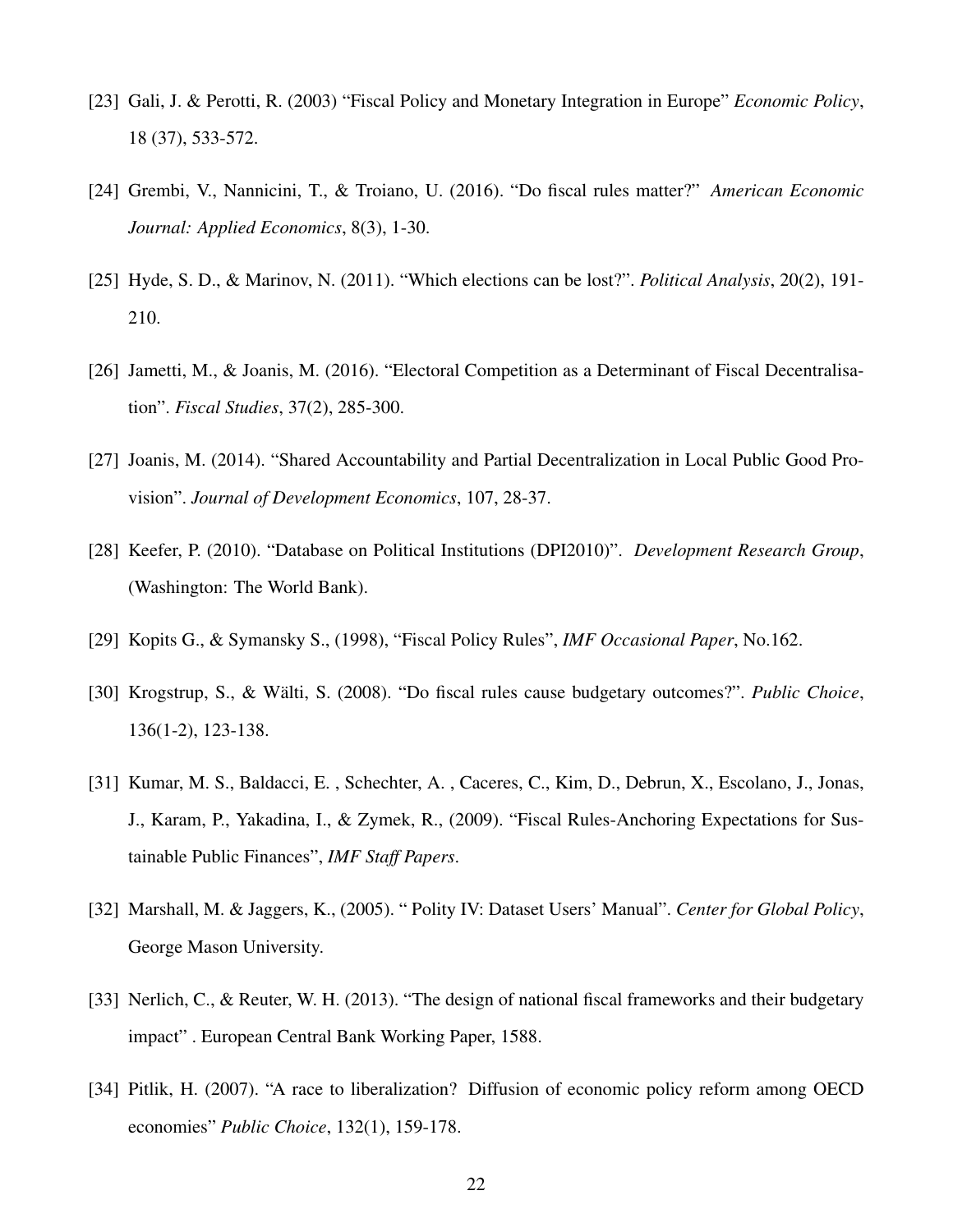- [35] Poterba, J. M. (1996). "Budget Institution and fiscal policy in US States". *American Economic Review*, 86(2): 395-400.
- [36] Rodrik, D. (1998). "Why Do More Open Economies Have Bigger Governments?". *The Journal of Political Economy*, 106(5), 997-1032.
- [37] Rogoff, K. S. (1990). "Equilibrium Political Budget Cycles". *American Economic Review*, 80, 21- 36.
- [38] Rogoff, K., & Sibert, A. (1988). "Elections and macroeconomic policy cycles". *The review of economic studies*, 55(1), 1-16.
- [39] Rose, S. (2006). "Do fiscal rules dampen the political business cycle?". *Public choice*, 128(3-4), 407-431.
- [40] Sanderson, E., & Windmeijer, F. (2016). "A weak instrument F-test in linear IV models with multiple endogenous variables." *Journal of Econometrics*, 190(2), 212-221.
- [41] Schaechter, A., Kinda, T., Budina, N. T., & Weber, A. (2012). "Fiscal Rules in Response to the Crisis-Toward the " Next-Generation" Rules: A New Dataset". *International Monetary Fund Working Paper*, WP/12/187.
- [42] Shi, M., & Svensson, J. (2006). "Political budget cycles: Do they differ across countries and why?" *Journal of Public Economics*, 90(8), 1367-1389.
- [43] Schuknecht, L. (2000). "Fiscal policy cycles and public expenditure in developing countries." *Public Choice*, 102(1-2), 113-128.
- [44] Talvi, E., & Vegh, C. A. (2005). "Tax base variability and procyclical fiscal policy in developing ´ countries". *Journal of Development Economics*, 78(1), 156-190.
- [45] Tapsoba, R. (2012). "Do National Numerical Fiscal Rules really shape fiscal behaviours in developing countries? A treatment effect evaluation". *Economic Modelling*, 29(4), 1356-1369.
- [46] Velasco, A. (2000). "Debts and deficits with fragmented fiscal policymaking". *Journal of Public Economics*, 76(1), 105-125.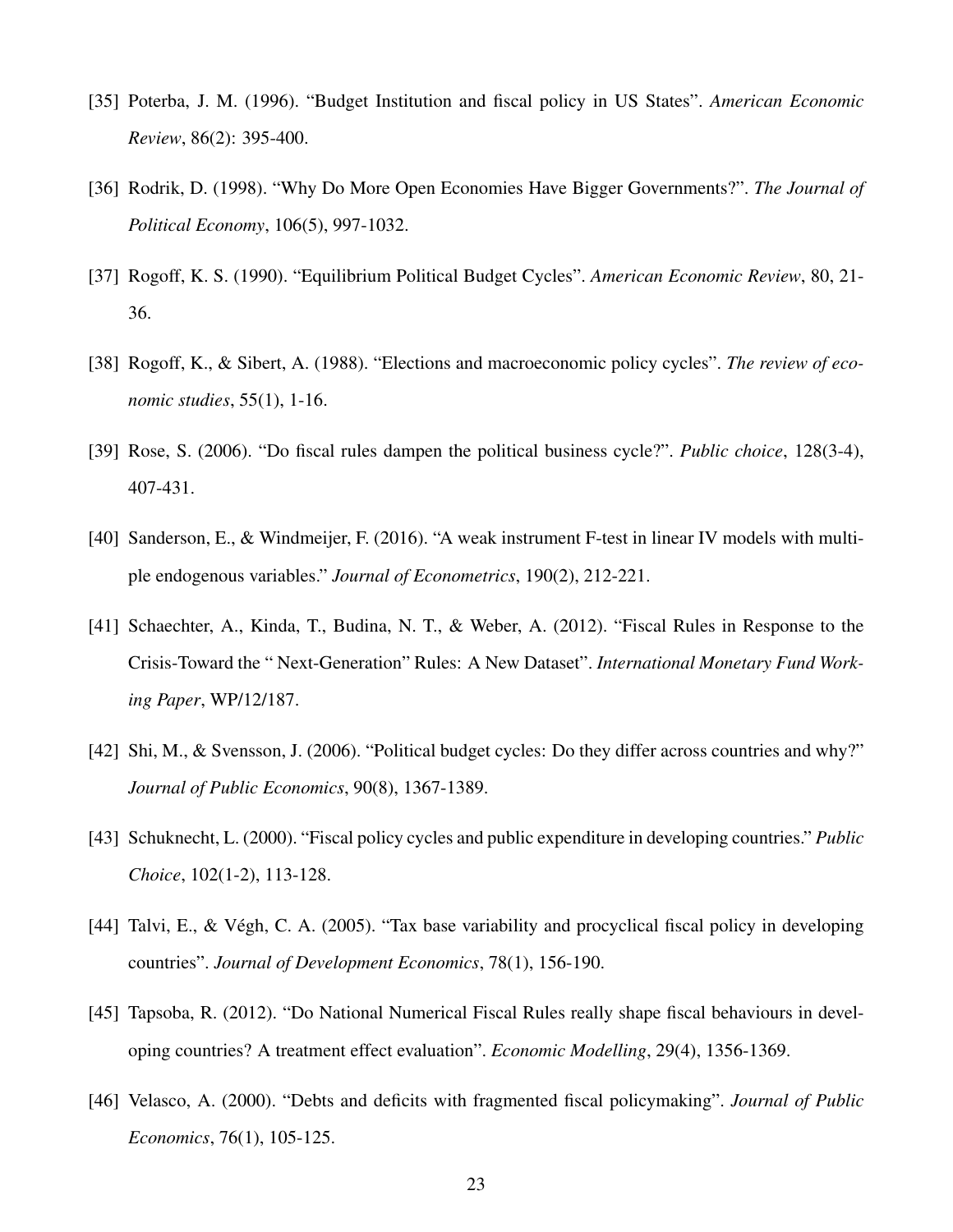- [47] Vergne, C. (2009). "Democracy, elections and allocation of public expenditures in developing countries". *European Journal of Political Economy*, 25(1), 63-77.
- [48] Wooldridge, J. M. (2010). "Econometric analysis of cross section and panel data". MIT press.
- [49] Wyplosz, C. (2002). "Fiscal Policy: Institutions versus Rules". *CEPR Discussion Papers 3238*, CEPR Discussion Papers.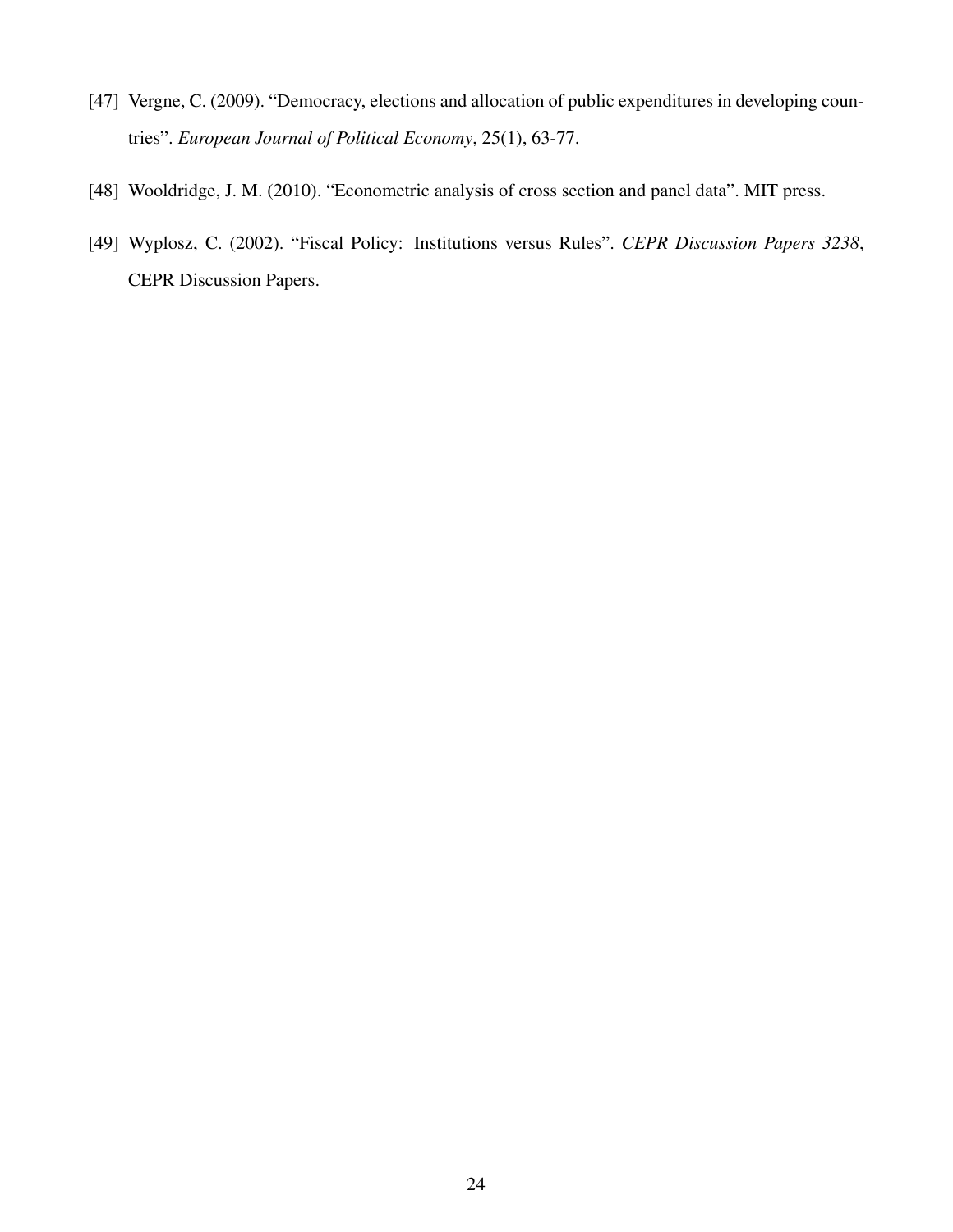# <span id="page-26-0"></span>Tables

|                             | (1)         | (2)         | (3)        | (4)        |
|-----------------------------|-------------|-------------|------------|------------|
|                             | <b>FR</b>   | <b>BBR</b>  | DR         | ER         |
| <b>Neighbors</b>            | $0.205***$  | $0.200***$  | $0.256***$ | $0.296***$ |
|                             | (0.062)     | (0.073)     | (0.069)    | (0.081)    |
| Elec                        | 0.250       | $-0.049$    | $0.506**$  | $-0.041$   |
|                             | (0.242)     | (0.166)     | (0.212)    | (0.274)    |
| Growth                      | $0.037**$   | $0.047***$  | 0.002      | 0.037      |
|                             | (0.016)     | (0.017)     | (0.021)    | (0.023)    |
| Openness (Log)              | $-0.116$    | $-0.163$    | $-0.008$   | $-0.903**$ |
|                             | (0.304)     | (0.379)     | (0.260)    | (0.423)    |
| Inflation (Log)             | $-2.091**$  | $-1.935*$   | $-1.809**$ | $-3.298$   |
|                             | (0.906)     | (1.125)     | (0.910)    | (2.219)    |
| Aid (Log)                   | $-0.353***$ | $-0.341***$ | $-0.274**$ | $-0.167$   |
|                             | (0.119)     | (0.126)     | (0.113)    | (0.179)    |
| Govern Fragmentation        | $-0.447$    | $-0.562$    | 0.234      | $-0.453$   |
|                             | (0.445)     | (0.449)     | (0.597)    | (0.919)    |
| Right wing                  | $-0.288$    | $-0.476*$   | $-1.179**$ | 0.099      |
|                             | (0.281)     | (0.271)     | (0.475)    | (0.363)    |
| Public Debt $(Log)$ $(t-1)$ | $-0.411$    | $-0.121$    | $-0.040$   | $-0.704$   |
|                             | (0.298)     | (0.344)     | (0.326)    | (0.478)    |
| GDP Per Capita (log)        | $-0.107$    | $-0.092$    | $-0.228$   | $0.703***$ |
|                             | (0.172)     | (0.198)     | (0.181)    | (0.203)    |
| Constant                    | 11.887***   | 9.855**     | 8.693*     | 14.094     |
|                             | (4.257)     | (4.824)     | (4.856)    | (12.274)   |
| Observations                | 1190        | 1190        | 1190       | 1190       |
| Countries                   | 67          | 67          | 67         | 67         |

Table 1: Determinants of fiscal rule adoption

Notes: Clustered Standard errors at country level in parentheses. FR= Fiscal rules dummy (all types),  $BBR =$  Balanced Budget Rules,  $DR =$  Debt Rules and  $ER =$ Expenditure Rules. Clustered Standard errors at country level in parentheses. \*  $p < 0.10$ , \*\*  $p < 0.05$ , \*\*\*  $p < 0.01$ .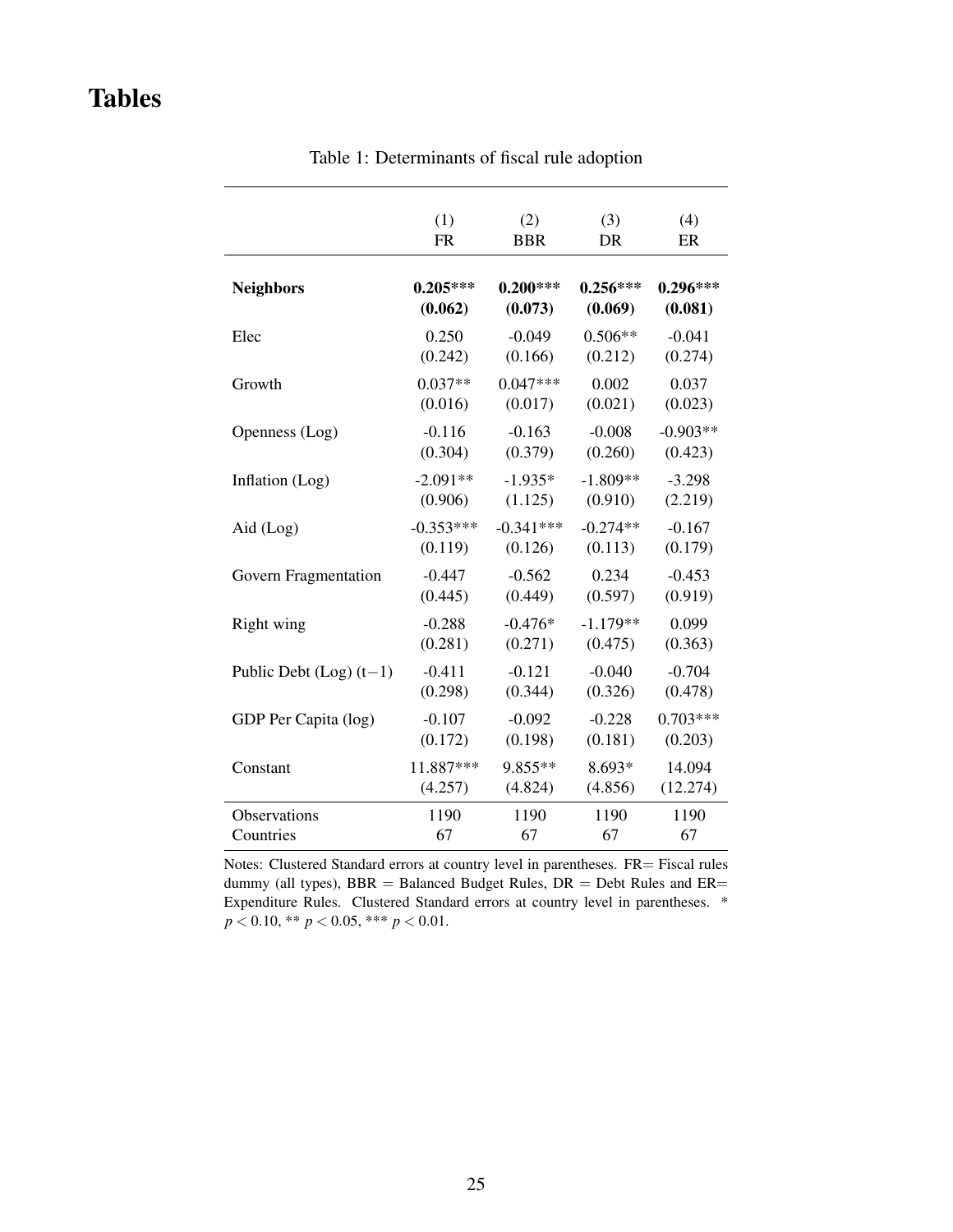<span id="page-27-0"></span>

|                                                                                                                    | (1)                 | (2)                 | (3)                   | (4)                  | (5)                  | (6)                |
|--------------------------------------------------------------------------------------------------------------------|---------------------|---------------------|-----------------------|----------------------|----------------------|--------------------|
|                                                                                                                    | Base                | Dem                 | Pred                  | <b>Base</b>          | Dem                  | Pred               |
| $\hat{FR}$                                                                                                         | $0.714**$           | $0.844**$           | $0.737**$             | $-0.021$             | 0.032                | $-0.026$           |
|                                                                                                                    | (0.288)             | (0.371)             | (0.305)               | (0.050)              | (0.061)              | (0.087)            |
| Elec $\times$ $\hat{FR}$                                                                                           | $-0.216$<br>(0.203) | $-0.206$<br>(0.244) |                       | $0.762**$<br>(0.366) | $0.810**$<br>(0.412) |                    |
| <b>Predet Elec</b> $\times$ $\hat{FR}$                                                                             |                     |                     | $-0.160$<br>(0.218)   |                      |                      | 1.137**<br>(0.492) |
| Elec                                                                                                               | $-0.005$<br>(0.011) | $-0.011$<br>(0.013) |                       | 0.026<br>(0.038)     | 0.022<br>(0.039)     |                    |
| Growth                                                                                                             | $-0.003**$          | $-0.005**$          | $-0.003**$            | $-0.001*$            | $-0.001*$            | 0.000              |
|                                                                                                                    | (0.001)             | (0.002)             | (0.001)               | (0.000)              | (0.001)              | (0.001)            |
| Openness (Log)                                                                                                     | 0.029               | 0.120               | 0.027                 | $-0.003$             | 0.007                | $-0.005$           |
|                                                                                                                    | (0.058)             | (0.099)             | (0.061)               | (0.010)              | (0.017)              | (0.014)            |
| Inflation (Log)                                                                                                    | $0.015*$            | 0.013               | $0.016*$              | 0.002                | 0.001                | 0.005              |
|                                                                                                                    | (0.008)             | (0.014)             | (0.009)               | (0.004)              | (0.007)              | (0.006)            |
| Aid $(Log)$                                                                                                        | $0.039**$           | $0.058***$          | $0.039**$             | 0.003                | 0.006                | $0.010*$           |
|                                                                                                                    | (0.017)             | (0.022)             | (0.017)               | (0.004)              | (0.005)              | (0.006)            |
| Govern Fragmentation                                                                                               | 0.036               | 0.050               | 0.039                 | $-0.006$             | $-0.000$             | $-0.003$           |
|                                                                                                                    | (0.059)             | (0.078)             | (0.061)               | (0.013)              | (0.016)              | (0.016)            |
| Right wing                                                                                                         | $-0.011$            | $-0.004$            | $-0.010$              | $0.011*$             | 0.011                | $0.035**$          |
|                                                                                                                    | (0.036)             | (0.041)             | (0.038)               | (0.006)              | (0.007)              | (0.015)            |
| Public Debt $(Log)$ $(t-1)$                                                                                        | 0.027               | 0.034               | 0.026                 | $0.014**$            | 0.011                | 0.024              |
|                                                                                                                    | (0.024)             | (0.032)             | (0.026)               | (0.007)              | (0.009)              | (0.015)            |
| GDP Per Capita (log)                                                                                               | 0.119               | 0.159               | 0.115                 | $0.045**$            | $0.067*$             | $-0.012$           |
|                                                                                                                    | (0.103)             | (0.191)             | (0.109)               | (0.022)              | (0.036)              | (0.032)            |
| Predet Elec                                                                                                        |                     |                     | $-0.005$<br>(0.012)   |                      |                      | 0.005<br>(0.047)   |
| <b>Endogenous Elec</b>                                                                                             |                     |                     | $-0.047**$<br>(0.024) |                      |                      | 0.053<br>(0.046)   |
| Observations                                                                                                       | 1190                | 768                 | 1146                  | 1190                 | 768                  | 1146               |
| Countries                                                                                                          | 67                  | 51                  | 64                    | 67                   | 51                   | 64                 |
| p value F first Stage (fiscal rules) <sup>c</sup><br>p value F first stage (Interaction) <sup><math>c</math></sup> | 0.014               | 0.026               | 0.017                 | 0.007                | 0.003                | 0.007              |

Notes: All Specifications include country-specific linear trends. The within estimator is used to eliminate the country fixed effects. Columns (1)-(3) show the first stage for fiscal rules and Columns (4)-(6) show the first stage for the interaction term. We instrument the interaction between election and fiscal rules by the interaction between election and the predicted probality  $\hat{FR}$ . Clustered Standard errors at country level in parentheses. Base = "all elections", Dem= "democratic elections" and Pred = "Predetermined election dates".

c: F test Angrist and Pischke (2009) for excluded instruments with H0: "weak identification". \* *p* < 0.10, \*\*  $p < 0.05$ , \*\*\*  $p < 0.01$ .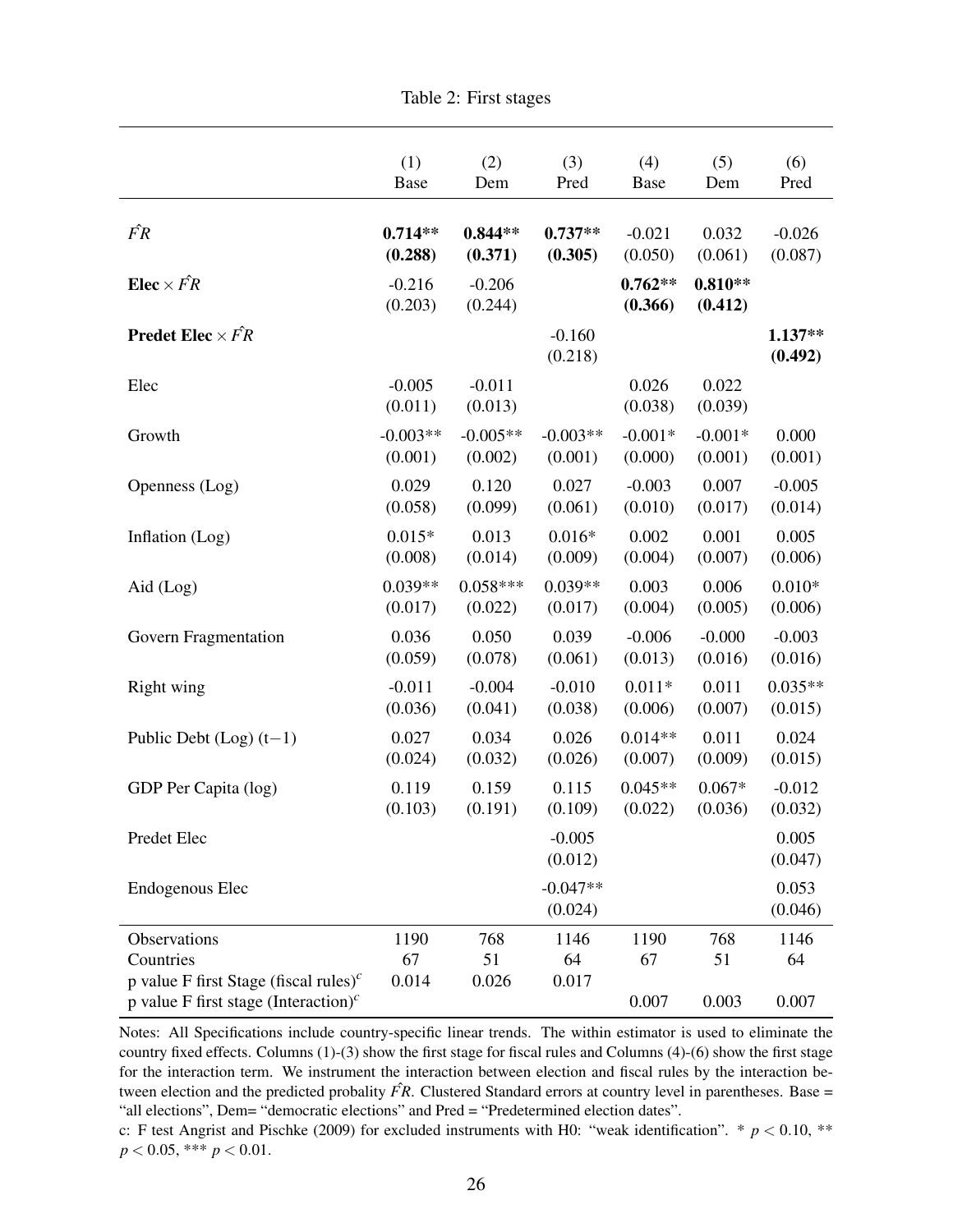<span id="page-28-0"></span>

|                                                               | (1)                    | (2)                  | (3)                    | (4)                   | (5)                    | (6)                  |
|---------------------------------------------------------------|------------------------|----------------------|------------------------|-----------------------|------------------------|----------------------|
|                                                               | Base (OLS)             | Base $(IV)$          | Dem $(OLS)$            | Dem $(IV)$            | Pred (OLS)             | Pred (IV)            |
| $Elec \times FR$                                              | $-1.032***$<br>(0.349) | $-2.360*$<br>(1.259) | $-1.063***$<br>(0.289) | $-3.506**$<br>(1.567) |                        |                      |
| <b>Predet Elec</b> $\times$ FR                                |                        |                      |                        |                       | $-0.676***$<br>(0.241) | $-2.025*$<br>(1.057) |
| <b>FR</b>                                                     | $-0.225$<br>(0.761)    | 1.960<br>(3.100)     | $-0.394$<br>(0.913)    | 1.144<br>(2.746)      | $-0.223$<br>(0.775)    | 1.077<br>(2.836)     |
| Predet Elec                                                   |                        |                      |                        |                       | $0.503**$<br>(0.243)   | $0.646**$<br>(0.313) |
| Endogenous Elec                                               |                        |                      |                        |                       | 0.835<br>(0.511)       | $0.932*$<br>(0.516)  |
| Elec                                                          | $0.579***$<br>(0.214)  | $0.714**$<br>(0.285) | $0.770***$<br>(0.231)  | $1.041***$<br>(0.312) |                        |                      |
| Observations                                                  | 1190                   | 1190                 | 768                    | 768                   | 1146                   | 1146                 |
| Countries                                                     | 67                     | 67                   | 51                     | 51                    | 64                     | 64                   |
| p value F first Stage (fiscal rules) <sup>c</sup>             |                        | 0.014                |                        | 0.026                 |                        | 0.017                |
| p value F first stage (Interaction) <sup><math>c</math></sup> |                        | 0.007                |                        | 0.003                 |                        | 0.007                |

Table 3: Baseline results

Notes: All Specifications include country-specific linear trends and the set of control variables. The within estimator is used to eliminate the country fixed effects.  $FR =$  Fiscal rules dummy (all types). Columns  $(1)-(2)$  show estimates for all elections and Pred = "Predetermined election dates". Columns (3)-(4) show estimates on the subsample of democratic countries and Columns (5)-(6) take into account the endogeneity of the electoral calendar. c: F test Angrist and Pischke (2009) for excluded instruments with H0: "weak identification". \*  $p < 0.10$ , \*\*  $p < 0.05$ , \*\*\*  $p < 0.01$ .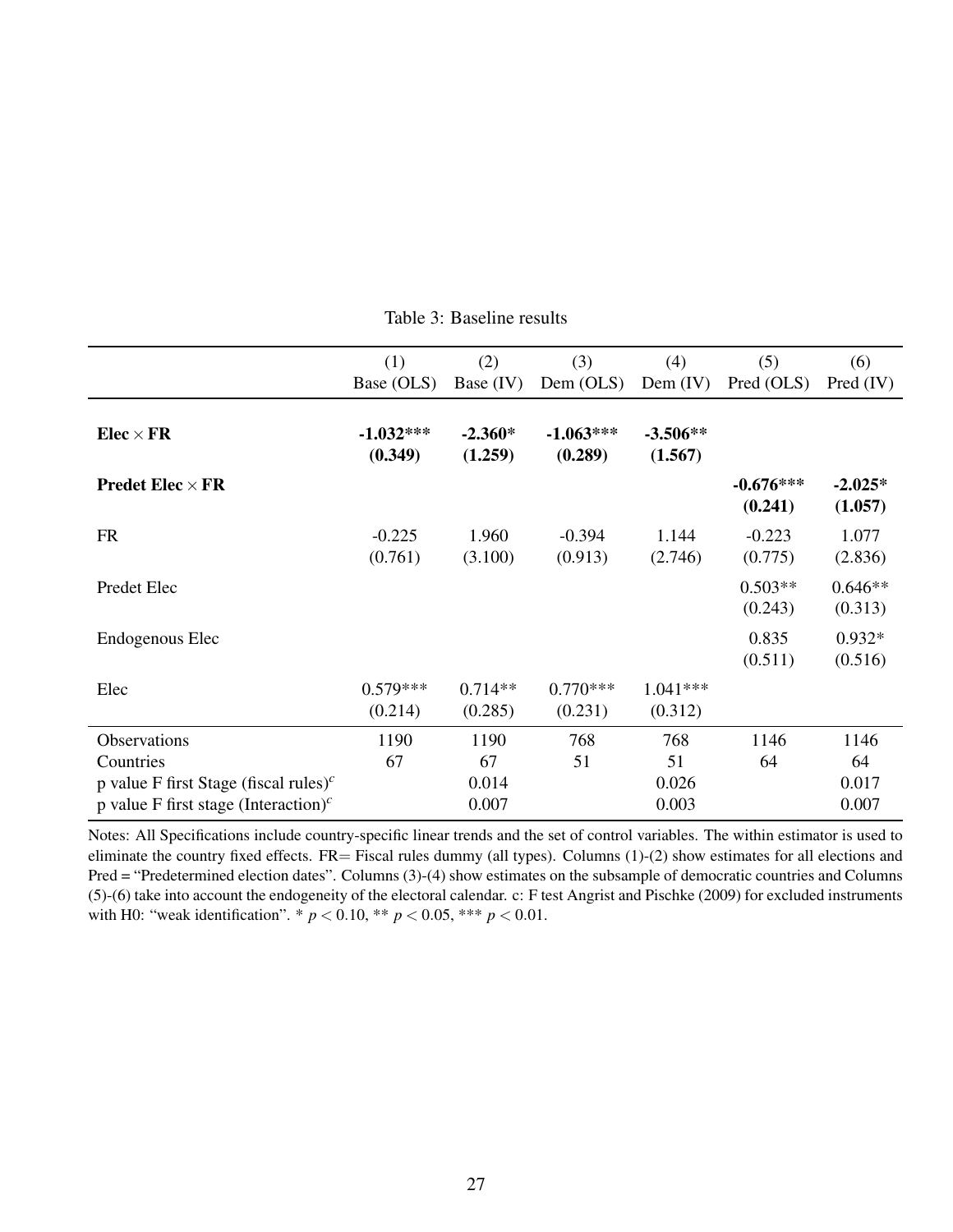<span id="page-29-0"></span>

|                                                                                                                                                        | (1)<br>MOG (OLS)       | (2)<br>$MOG$ (IV) $GG$ (OLS) | (3)                    | (4)<br>GG (IV)             |
|--------------------------------------------------------------------------------------------------------------------------------------------------------|------------------------|------------------------------|------------------------|----------------------------|
| $Elec \times FR$                                                                                                                                       | $-1.088***$<br>(0.418) | $-2.636**$<br>(1.280)        | $-1.809***$<br>(0.553) | $-2.911**$<br>(1.406)      |
| Elec                                                                                                                                                   | $0.681***$<br>(0.228)  | $0.760***$<br>(0.232)        | $0.680***$<br>(0.297)  | $0.841***$                 |
| <b>FR</b>                                                                                                                                              | $-0.992$<br>(0.966)    | 1.528<br>(4.284)             | $-2.054$<br>(1.623)    | 7.693<br>(14.066)          |
| <b>Observations</b><br>Countries<br>p value F first Stage (fiscal rules) <sup>c</sup><br>p value F first stage (Interaction) <sup><math>c</math></sup> | 1029<br>59             | 1029<br>59<br>0.044<br>0.000 | 1002<br>58             | 1002<br>58<br>0.08<br>0.03 |

#### Table 4: Institutional features of the rules

Notes: All Specifications include country-specific linear trends and the set of control variables. The within estimator is used to eliminate the country fixed effects. FR= Fiscal rules dummy (all types), MOG: "Monitoring of compliance Outside the Government" and GG: "General Government". c: F test Angrist and Pischke (2009) for excluded instruments.  $*$   $p$  < 0.10,  $**$   $p$  < 0.05,  $**$   $p$  < 0.01.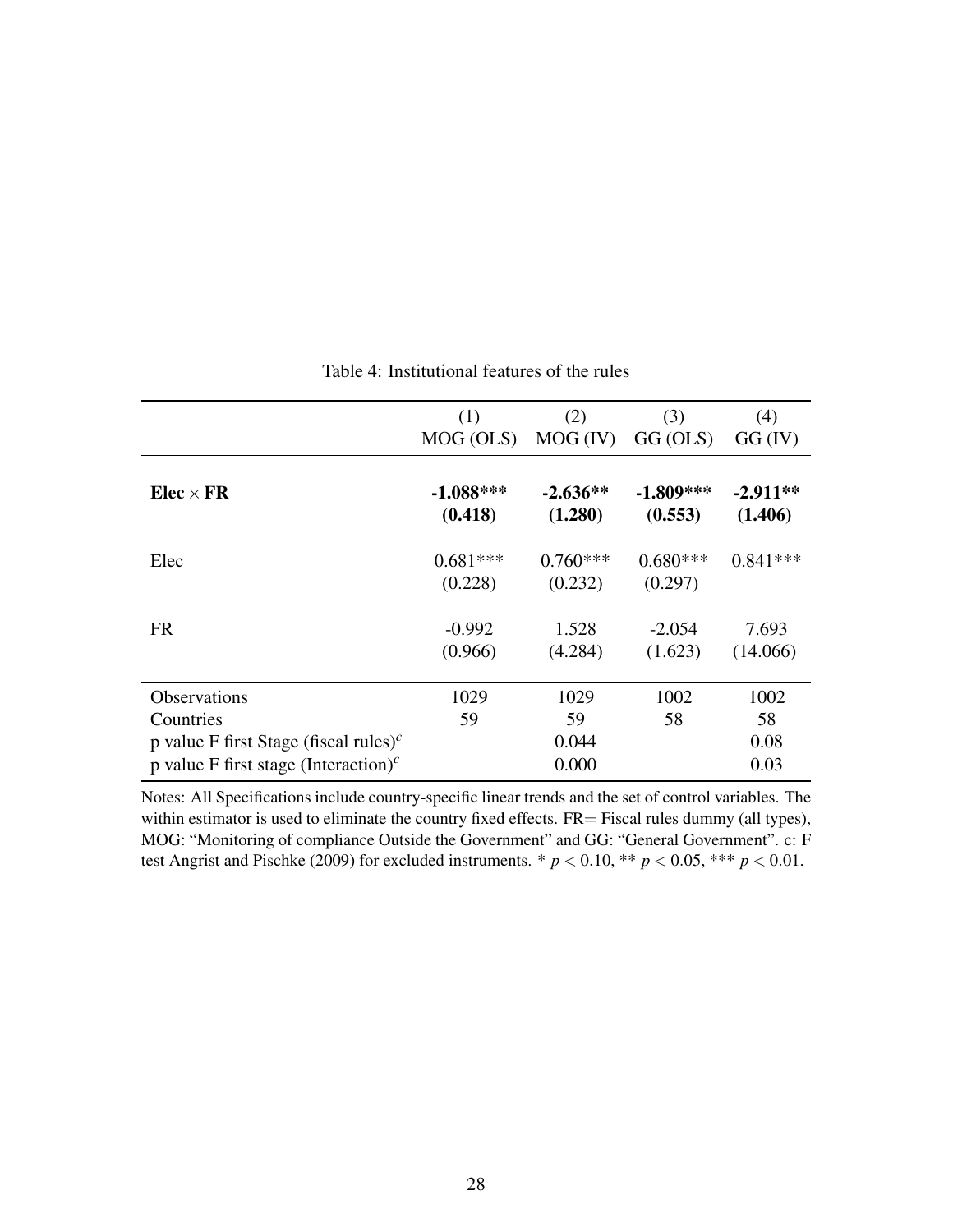<span id="page-30-0"></span>

|                                                                | (1)                    | (2)                  | (3)                    | (4)                  | (5)                   | (6)                  |
|----------------------------------------------------------------|------------------------|----------------------|------------------------|----------------------|-----------------------|----------------------|
|                                                                | <b>OLS</b>             | IV                   | <b>OLS</b>             | IV                   | <b>OLS</b>            | IV                   |
| $Elec \times BBR$                                              | $-1.514***$<br>(0.401) | $-4.176$<br>(2.711)  |                        |                      |                       |                      |
| $Elec \times DR$                                               |                        |                      | $-0.975***$<br>(0.298) | $-4.232$<br>(3.173)  |                       |                      |
| $Elec \times ER$                                               |                        |                      |                        |                      | $-0.886*$<br>(0.526)  | $-3.036*$<br>(1.732) |
| Elec                                                           | $0.546***$<br>(0.205)  | $0.659**$<br>(0.268) | $0.552***$<br>(0.208)  | $0.764**$<br>(0.328) | $0.498**$<br>(0.207)  | $0.601**$<br>(0.244) |
| <b>BBR</b>                                                     | 0.750<br>(0.705)       | 2.744<br>(4.304)     |                        |                      |                       |                      |
| DR                                                             |                        |                      | 1.363<br>(0.937)       | 3.255<br>(4.340)     |                       |                      |
| ER                                                             |                        |                      |                        |                      | $-2.267**$<br>(0.954) | 3.838<br>(6.831)     |
| Observations                                                   | 1190                   | 1190                 | 1190                   | 1190                 | 1190                  | 1190                 |
| Countries                                                      | 67                     | 67                   | 67                     | 67                   | 67                    | 67                   |
| p value F first Stage (fiscal rules) <sup><math>c</math></sup> |                        | 0.047                |                        | 0.003                |                       | 0.043                |
| p value F first stage (Interaction) <sup><math>c</math></sup>  |                        | 0.068                |                        | 0.032                |                       | 0.062                |

Table 5: Type of rules

Notes: All Specifications include country-specific linear trends and the set of control variables. The within estimator is used to eliminate the country fixed effects.  $BBR = B$ lanced Budget Rules,  $DR = Debt$  Rules and  $ER =$ Expenditure Rules. Clustered Standard errors at country level in parentheses. c: F test Angrist and Pischke (2009) for excluded instruments. \*  $p < 0.10$ , \*\*  $p < 0.05$ , \*\*\*  $p < 0.01$ .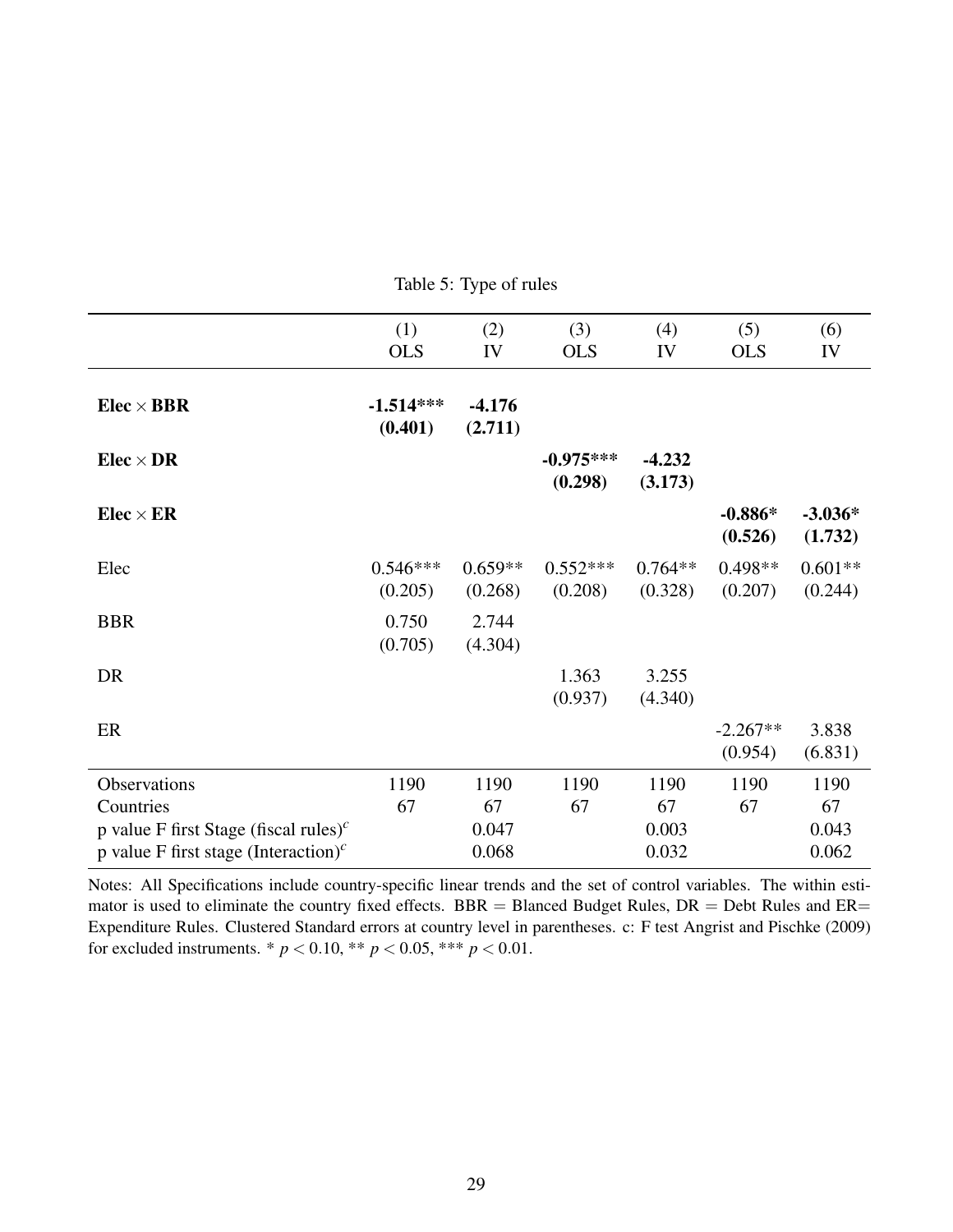<span id="page-31-0"></span>

|                                                               | (1)       | (2)       | (3)       | (4)         |
|---------------------------------------------------------------|-----------|-----------|-----------|-------------|
|                                                               | FR1(OLS)  | FR2(OLS)  | FR1(IV)   | FR2(IV)     |
|                                                               |           |           |           |             |
| $Elec_1 \times FR$                                            | $-0.799$  |           | $-1.893$  |             |
|                                                               | (0.612)   |           | (2.677)   |             |
| $Elec_2 \times FR$                                            |           | $-1.339*$ |           | $-2.237***$ |
|                                                               |           | (0.712)   |           | (0.585)     |
| Elec                                                          | $0.523**$ | $0.520**$ | $0.587**$ | $0.554***$  |
|                                                               | (0.204)   | (0.205)   | (0.230)   | (0.203)     |
| <b>FR</b>                                                     | $-0.255$  | $-0.348$  | 1.514     | 1.570       |
|                                                               | (0.807)   | (0.760)   | (3.368)   | (2.978)     |
| <b>Observations</b>                                           | 1190      | 1190      | 1190      | 1190        |
| Countries                                                     | 67        | 67        | 67        | 67          |
| p value F first Stage (fiscal rules) <sup>c</sup>             |           |           | 0.007     | 0.013       |
| p value F first stage (Interaction) <sup><math>c</math></sup> |           |           | 0.000     | 0.000       |

Table 6: The long term impact of fiscal rules

Notes: All Specifications include country-specific linear trends and the set of control variables. The within estimator is used to eliminate the country fixed effects.  $FR =$  Fiscal rules dummy (all types).  $Elec_1$  and  $Elec_2$  are respectively the first and the second election held while fiscal rules were in place. The indices 1 and 2 for the fiscal rules denote the first and the second election respectively. Clustered Standard errors at country level in parentheses. c: F test Angrist and Pischke (2009) for excluded instruments with H0: "weak identification".  $*$   $p < 0.10$ , \*\* *p* < 0.05, \*\*\* *p* < 0.01.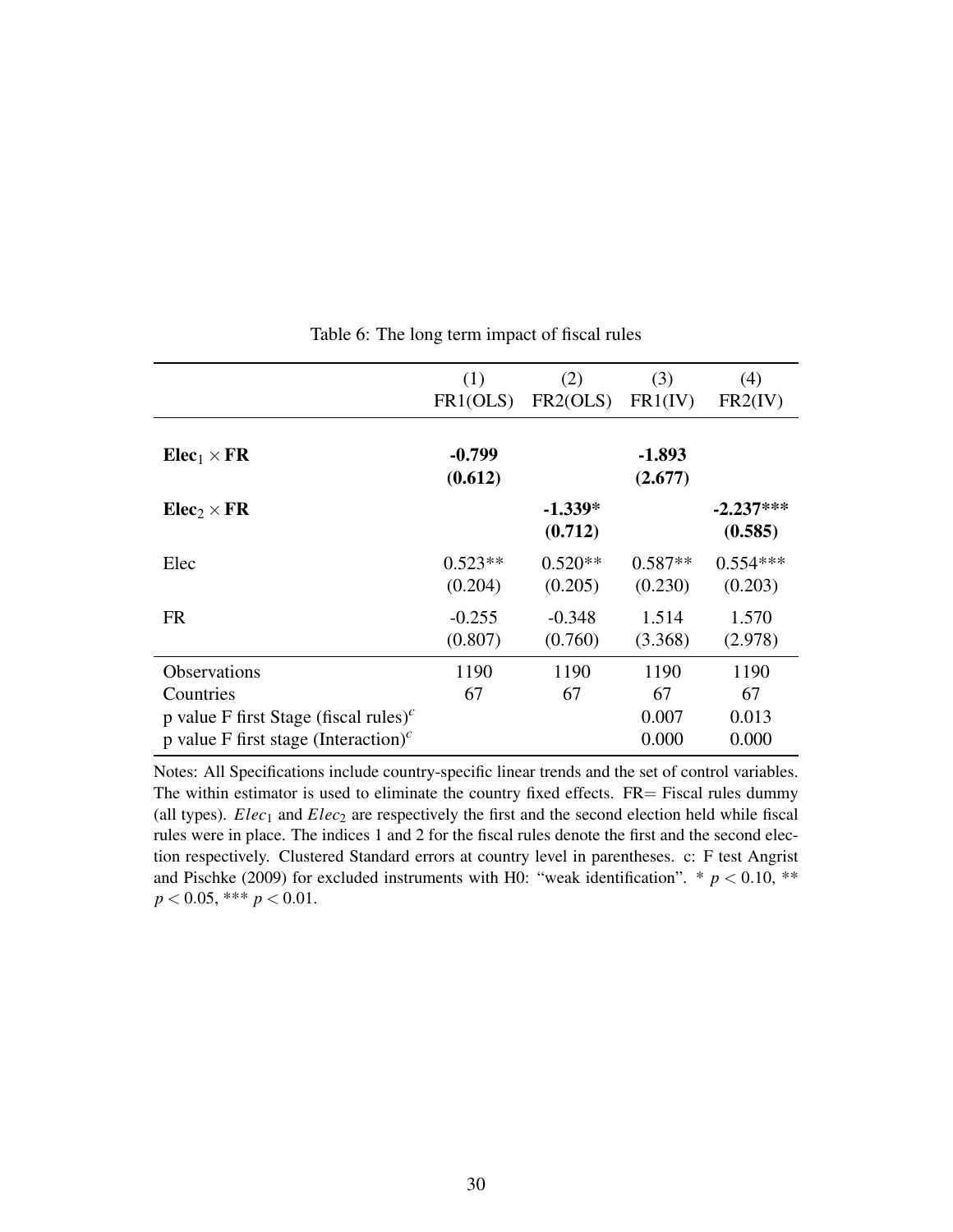|                                                                | (1)                    | (2)                   | (3)                   | (4)                   | (5)                  | (6)                  | (7)                    | (8)                   | (9)                   |
|----------------------------------------------------------------|------------------------|-----------------------|-----------------------|-----------------------|----------------------|----------------------|------------------------|-----------------------|-----------------------|
|                                                                | Base (OLS)             | (Base (2SLS)          | Base (LIML)           | Dem $(OLS)$           | Dem $(2SLS)$         | Dem (LIML)           | Pred (OLS)             | Pred (2SLS)           | Pred (LIML)           |
| $Elec \times FR$ index                                         | $-0.304***$<br>(0.112) | $-0.224**$<br>(0.113) | $-0.224**$<br>(0.113) | $-0.236**$<br>(0.112) | $-0.182*$<br>(0.111) | $-0.182*$<br>(0.111) |                        |                       |                       |
| <b>Predet Elec</b> $\times$ FR index                           |                        |                       |                       |                       |                      |                      | $-0.306***$<br>(0.110) | $-0.225**$<br>(0.111) | $-0.225**$<br>(0.111) |
| FR index                                                       | 0.106<br>(0.314)       | 0.037<br>(0.453)      | 0.037<br>(0.454)      | $-0.035$<br>(0.338)   | $-0.257$<br>(0.499)  | $-0.258$<br>(0.500)  | 0.101<br>(0.311)       | 0.025<br>(0.447)      | 0.025<br>(0.448)      |
| Predet Elec                                                    |                        |                       |                       |                       |                      |                      | $0.526**$<br>(0.251)   | $0.506**$<br>(0.254)  | $0.506**$<br>(0.254)  |
| Endogenous Elec                                                |                        |                       |                       |                       |                      |                      | 0.533<br>(0.502)       | 0.529<br>(0.500)      | 0.529<br>(0.500)      |
| Elec                                                           | $0.534**$<br>(0.228)   | $0.516**$<br>(0.230)  | $0.516**$<br>(0.230)  | $0.600**$<br>(0.252)  | $0.575**$<br>(0.251) | $0.574**$<br>(0.250) |                        |                       |                       |
| Observations                                                   | 1079                   | 1079                  | 1079                  | 702                   | 702                  | 702                  | 1079                   | 1079                  | 1079                  |
| Countries                                                      | 66                     | 66                    | 66                    | 50                    | 50                   | 50                   | 66                     | 66                    | 66                    |
| p value F first Stage (fiscal rules) <sup><math>c</math></sup> |                        | 0.000                 | 0.000                 |                       | 0.000                | 0.000                |                        | 0.000                 | 0.000                 |
| p value F first stage (Interaction) <sup><math>c</math></sup>  |                        | 0.000                 | 0.000                 |                       | 0.000                | 0.000                |                        | 0.000                 | 0.000                 |
| p value SW chi2                                                |                        | 0.000                 | 0.000                 |                       | 0.000                | 0.000                |                        | 0.000                 | 0.000                 |
| p value SW chi2 (interaction)                                  |                        | 0.000                 | 0.000                 |                       | 0.000                | 0.000                |                        | 0.000                 | 0.000                 |
| p value Hansen j Statistic                                     |                        | 0.401                 | 0.401                 |                       | 0.341                | 0.341                |                        | 0.429                 | 0.429                 |

Table 7: Testing for overidentifying restrictions

<span id="page-32-0"></span>Notes: All Specifications include country-specific linear trends and the set of control variables. The within estimator is used to eliminate the country fixed effects. FR index is Fiscal rulesindex (all types). Columns (1)-(3) show estimates for all elections and Pred = "Predetermined election dates". Columns (4)-(6) show estimates on the subsample of democratic countries and Columns (7)-(9) take into account the endogeneity of the electoral calendar. c: p value F test (weak identification) Sanderson and Windmeijer (2015) for excluded instruments. p value SW chi2 is the p value of Sanderson and Windmeijer (2015) test for underidentification (H0: the endogenous variable is unidentified). LIML is the Limited Maximum Likelihood estimator. \**p* <sup>&</sup>lt; <sup>0</sup>.10, \*\* *<sup>p</sup>* <sup>&</sup>lt; <sup>0</sup>.05, \*\*\* *<sup>p</sup>* <sup>&</sup>lt; <sup>0</sup>.01.

31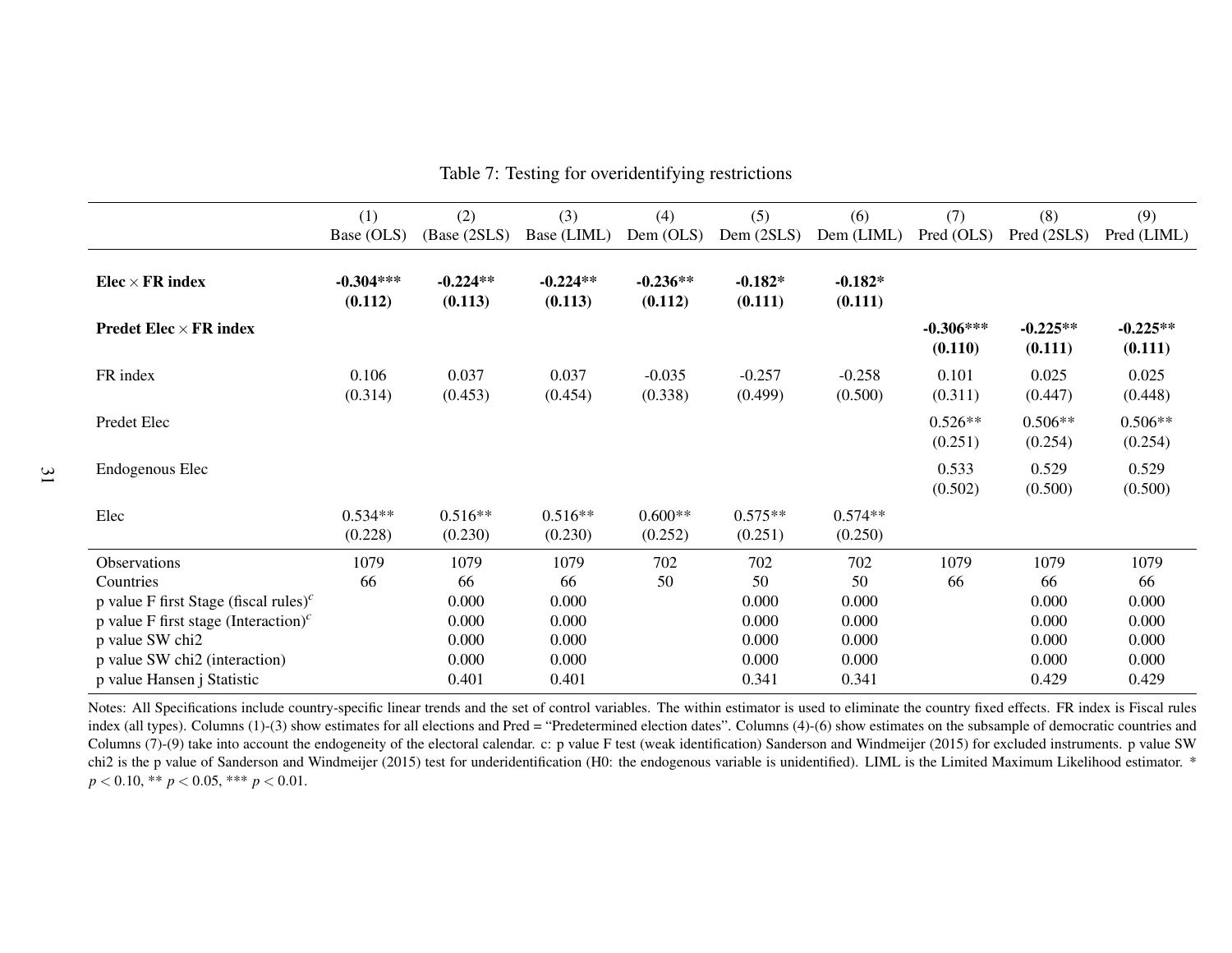# <span id="page-33-0"></span>Appendix

#### Appendix A: Countries in the sample

Argentina, Bangladesh , Barbados, Belize, Bolivia, Botswana, Brazil, Burkina Faso, Burundi, Cameroon, Central African Republic, Chad, Colombia, Congo Dem. Rep., Costa Rica, Cote d'Ivoire, Dominican Republic, Ecuador, Egypt, El Salvador, Ethiopia, Fiji, Gabon, Gambia, Ghana, Guinea-Bissau, Honduras, India, Indonesia, Iran, Islamic Rep., Jamaica, Jordan, Kenya, Lesotho, Liberia, Madagascar, Malawi, Malaysia, Mali, Mauritius, Mexico, Morocco, Mozambique, Nepal, Nicaragua, Niger, Pakistan, Panama, Papua New Guinea, Paraguay, Peru, Philippines, Rwanda, Senegal, Sri Lanka, Suriname, Syrian Arab Republic, Tanzania, Thailand, Togo, Tunisia, Turkey, Uganda, Uruguay, Venezuela, Zambia, Zimbabwe.

| Variable                                                      | Obs  | Mean   | Std. Dev. | Min            | Max    |
|---------------------------------------------------------------|------|--------|-----------|----------------|--------|
| General government consumption in % of GDP $\overline{(WDI)}$ | 1190 | 13.867 | 5.361     | 2.976          | 41.659 |
| Elec (NELDA)                                                  | 1190 | 0.102  | 0.247     | $\Omega$       | 0.997  |
| FR (IMF Fiscal rules dataset, 2012)                           | 1190 | 0.074  | 0.262     | $\overline{0}$ |        |
| FR index (IMF Fiscal rules dataset, 2012)                     | 1080 | 0.151  | 0.616     | $\Omega$       | 4.055  |
| Growth (WDI)                                                  | 1190 | 1.596  | 4.52      | $-32.235$      | 16.236 |
| Log Openness in $\%$ of GDP (WDI)                             | 1190 | 4.087  | 0.535     | 2.382          | 5.395  |
| $Log(100+Inflation)$                                          | 1190 | 4.784  | 0.414     | 4.481          | 10.107 |
| Aid per capita (Log) (WDI)                                    | 1190 | 3.016  | 1.301     | $-2.381$       | 5.58   |
| Government fragmentation (DPI)                                | 1190 | 0.172  | 0.262     | $\Omega$       | 0.893  |
| Right wing (DPI)                                              | 1190 | 0.23   | 0.421     | $\overline{0}$ |        |
| Public debt in % of GDP (Log) $(t-1)$ (Abbas et al., 2010)    | 1190 | 4.159  | 0.585     | 1.717          | 6.26   |
| GDP per capita (Log) (WDI)                                    | 1190 | 6.916  | 1.138     | 4.567          | 9.189  |
| Polity2 (Polity IV Database, Marshall & Jaggers, 2005)        | 1136 | 2.347  | 6.265     | -9             | 10     |
| <b>Neighbors</b>                                              | 1190 | 1.019  | 1.615     | $\overline{0}$ | 6      |

Appendix B Summary statistics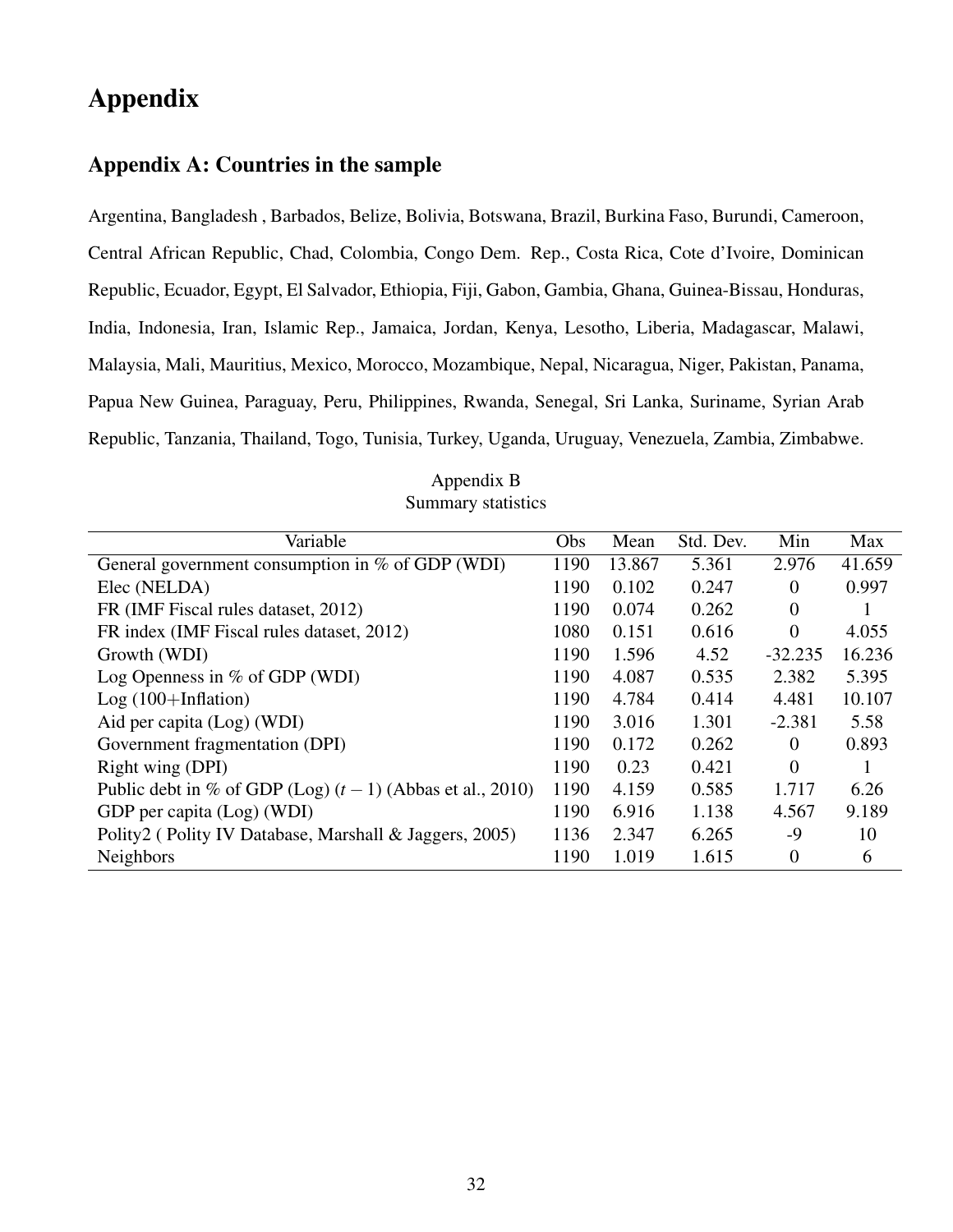| Country         | ER   | <b>BBR</b> | <b>DR</b> | <b>RR</b> | Monitoring        | Coverage         |
|-----------------|------|------------|-----------|-----------|-------------------|------------------|
| Argentina       | 2000 | 2000       |           |           | BBR (Yes) ER (No) | GG               |
| <b>Botswana</b> | 2003 | 2005       | 2005      |           | N <sub>0</sub>    | CG               |
| <b>Brazil</b>   | 2000 |            | 2000      |           | Yes               | GG               |
| Costa Rica      |      | 2001       |           |           | Yes               | CG               |
| Ecuador         |      | 2003       | 2003      |           | Yes               | BBR (CG) DR (GG) |
| India           |      | 2004       |           |           | N <sub>o</sub>    | CG               |
| Indonesia       |      | 1967       | 2004      |           | N <sub>o</sub>    | GG               |
| Kenya           |      |            | 1997      | 1997      | N <sub>o</sub>    | CG               |
| Mexico          |      | 2006       |           |           | Yes               | CG               |
| Pakistan        |      | 2005       | 2005      |           | N <sub>o</sub>    | CG               |
| Panama          |      | 2002-2003  | 2002-2003 |           | N <sub>o</sub>    | GG               |
| Peru            | 2000 | 2000       |           |           | BBR(Yes) ER(No)   | CG               |
| Sri Lanka       |      | 2003       | 2003      |           | N <sub>0</sub>    | CG               |

#### Appendix C Year of adoptions and features of the rules

BBR = Balanced Budget Rule, DR = Debt Rule , ER= Expenditure Rule, RR= Revenue Rule, CG=Central government, GG=General Governent. Monitoring (Monitoring of Compliance outside the government). Panama's rules were in place for only 2 years.

Source: Schaechter et al. (2012)

| Evidence of political budget cycle in the sample |                      |                      |                       |                       |                     |                     |  |  |  |
|--------------------------------------------------|----------------------|----------------------|-----------------------|-----------------------|---------------------|---------------------|--|--|--|
|                                                  | (1)                  | (2)                  | (3)                   | (4)                   | (5)                 | (6)                 |  |  |  |
| Elec                                             | $0.485**$<br>(0.201) | $0.483**$<br>(0.200) | $0.663***$<br>(0.217) | $0.657***$<br>(0.215) |                     |                     |  |  |  |
| <b>FR</b>                                        |                      | $-0.362$<br>(0.761)  |                       | $-0.531$<br>(0.915)   |                     | $-0.356$<br>(0.758) |  |  |  |
| <b>Predet Elec</b>                               |                      |                      |                       |                       | $0.404*$<br>(0.229) | $0.404*$<br>(0.229) |  |  |  |
| Endogenous Elec                                  |                      |                      |                       |                       | 0.792<br>(0.512)    | 0.783<br>(0.505)    |  |  |  |
| <b>Observations</b>                              | 1190                 | 1190                 | 768                   | 768                   | 1190                | 1190                |  |  |  |
| Countries                                        | 67                   | 67                   | 51                    | 51                    | 67                  | 67                  |  |  |  |

# Appendix D

Notes: All Specifications include country-specific linear trends and the set of control variables. The within estimator is used to eliminate the country fixed effects.  $FR =$  Fiscal rules dummy (all types). Columns  $(1)-(2)$  show estimates for all elections and Pred Elec = "Predetermined election dates". Columns (3)-(4) show estimates on the subsample of democratic countries and Columns (5)-(6) take into account the endogeneity of the electoral calendar. \* *p* < 0.10, \*\* *p* < 0.05, \*\*\* *p* < 0.01.